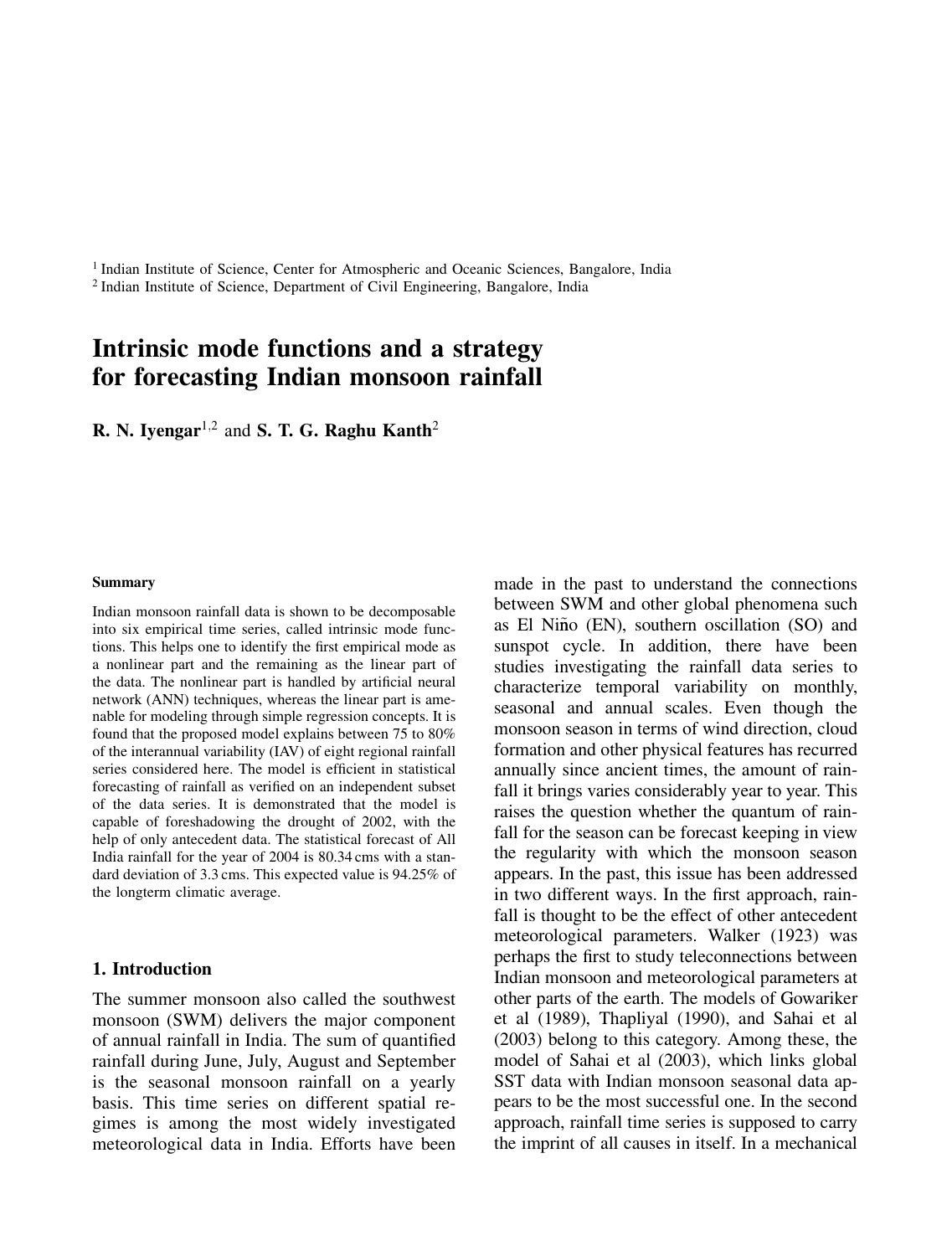system with memory, the response can be notionally represented as a convolution between external forces and the system impulse response or Green's function. Hence, even when the causes are not known, with a sufficiently long data series, the rainfall can be modeled as a generalized function of the known past. A model capable of successfully replicating the past can be used to forecast the rainfall a year ahead with a known error band. The studies of Sahai et al (2000), Iyengar and Raghukanth (2003) are examples of this approach. Apart from these, there are several studies (Hastenrath and Grieschar, 1993) on the variability of monsoon on annual, seasonal and other time scales. Some of these elucidate how particular dominant periods observed in the Fourier spectrum of the data may arise due to quasi-biennial oscillation (Rao and Lakhole, 1978), tidal forcing (Campbell et al, 1983), ENSO (Shukla and Paolino, 1983), sunspot cycles (Bhalme and Jadhav, 1984) and intraseasonal periodicities (Cadet and Daniel, 1988; Hartmann and Michelson, 1989). Narasimha and Kailas (2001) have used wavelets to understand temporal variability of monsoon rainfall. Their analysis reveals that the annually sampled seasonal data is characterized by near periodic oscillations of 3, 5.8, 11.6, 20.8, 37 and 80 year, periods. The existence of oscillatory trends very near the above periods can be surmised from the power spectral density function of the basic data series. However, translation of this knowledge to effectively forecast or extrapolate data by one year has not been possible. The present paper studies forecasting of Indian rainfall data with the above points in the background. A new representation of the data series, in terms of a finite number of empirical time series is presented. These time series are simpler than the original data for modeling and forecasting.

## 2. Empirical modes

Huang et al (1998) have presented a method for decomposing time series data into a finite number of empirical modes called Intrinsic Mode Functions (IMF), which can be shown to be uncorrelated among them, except for round off errors. An IMF is a data derived function such that, in its interval of definition the number of zeros and extrema are either equal or differ at most by one. Further, at any point, the mean

value of the local positive and negative envelopes of the IMF would be zero. Each IMF so obtained is a narrowband time series with an identifiable central period around which the oscillations take place. The amplitude and period of an IMF will be slowly varying. This simple form also provides a physical basis, for relating monsoon rainfall with meteorological parameters that show similar periods as a particular IMF. The present paper studies eight sets of Indian rainfall time series to decompose the observed data into their basic IMF's. It is demonstrated that in all the cases the data exhibit six modes of temporal variation. The last mode always represents the climatic average, which remains almost constant. The traditional method of investigating rainfall data has depended on models of stationary random processes with Gaussian properties. Application of the corresponding statistical tests to verify the auto-correlation or power spectral density functions of SWM data leads to the result that signals, if any, in these data are very weak. This is the main reason, why SWM data cannot be modeled in terms of a linear time series. On the other hand, the particular form of the nonlinear model to be used is not so obvious. Previously (Iyengar and Raghukanth, 2003) it has been demonstrated that a nonlinear model with variable frequency harmonic terms can be effectively used to explain about 50% of the IAV. This would indicate that the basic data, if it is not a white noise, should carry the decomposed IMF's as signals. For all the eight cases studied here, following the work of Wu and Huang (2003), it is found that the white noise test fails meaning that the IMF's are signals. The first IMF is a high-frequency mode that is also strongly non– Gaussian. It needs a nonlinear framework for modeling and forecasting. The remaining IMF's are progressively slower and tend to become less random. This property can be used to extend them by one year using linear regression techniques. This amounts to a new strategy for long range forecasting of Indian monsoon rainfall.

### 3. Rainfall data

Large numbers of rainguage stations are operative in India to continuously monitor the daily, weekly, monthly and seasonal rainfall all through the year. From the station data, area rainfall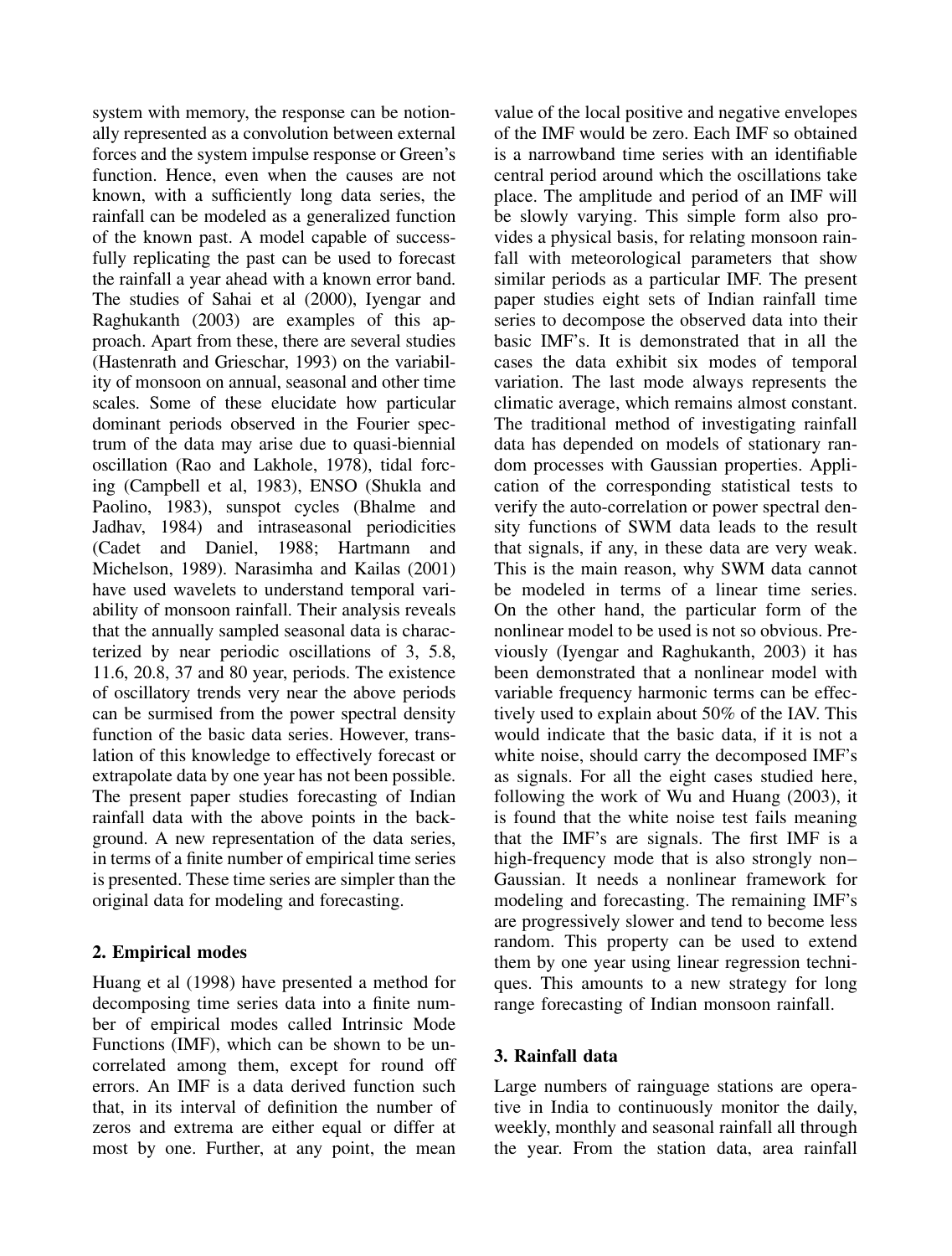| Region       | Area      | $m_R$    | $\sigma_{\rm R}$ | <b>Skewness</b> | Kurtosis |
|--------------|-----------|----------|------------------|-----------------|----------|
|              | (Sq. km)  | (cm)     | (cm)             |                 |          |
| All India    | 2,880,000 | 85.2424  | 8.4686           | $-0.5670$       | 2.9574   |
| Homogeneous  | 1,596,970 | 75.7212  | 11.8958          | $-0.4387$       | 3.0699   |
| Core monsoon | 776.942   | 85.8222  | 14.7662          | $-0.4980$       | 3.0586   |
| <b>WCIND</b> | 962,698   | 93.3198  | 12.5899          | $-0.4383$       | 3.0351   |
| <b>CNEIN</b> | 573,006   | 100.2477 | 11.1060          | $-0.2082$       | 4.4050   |
| <b>NEIND</b> | 267,444   | 141.9222 | 12.1318          | 0.1422          | 3.0917   |
| <b>NWIND</b> | 634,272   | 49.0082  | 13.2373          | $-0.2861$       | 2.8866   |
| Peninsular   | 442,632   | 65.9455  | 9.8273           | 0.3105          | 3.1164   |

Table 1. SWM rainfall data (1871–1990)

WCIND: Western-Central India; CNEIN: Central-Northeast India; NEIND: Northeast India; NWIND: Northwest India



Fig. 1a. Meteorological subdivisions of India; b Five non-overlapping regions contributing to AIRF

values are computed for various regions and made available at the website www.tropmet.res.in of Indian Institute of Tropical Meteorology (IITM), Pune. Here, eight sets of such regional SWM rainfall data, which is the sum of the monthly values of June, July, August and September, are chosen for detailed study. The different regions covered by the database, some of which are overlapping, are listed in Table 1 and shown in Fig. 1a, b. The different data series may be correlated but taken individually the regions are coherent within themselves. It has been customary to compute an All India Rainfall (AIRF) value as a weighted sum of rainfall in nonoverlapping regions. This is invariably cited as an index of the monsoon performance at the national level. Thus, AIRF series can be viewed as an indicator of the agricultural economy of the country. Some basic statistics of the data such as the climatic normal  $(m_R)$  and climatic deviation about the normal  $(\sigma_R)$  are presented in Table 1. It may be noted that monsoon rainfall is negatively correlated among some of the contributing regions, as a consequence of which, AIRF series shows lesser variability in terms of  $(\sigma_{\rm R}/m_{\rm R})$  than the other data series. Here all the eight time series are retained since they represent different spatial regimes of the vast country.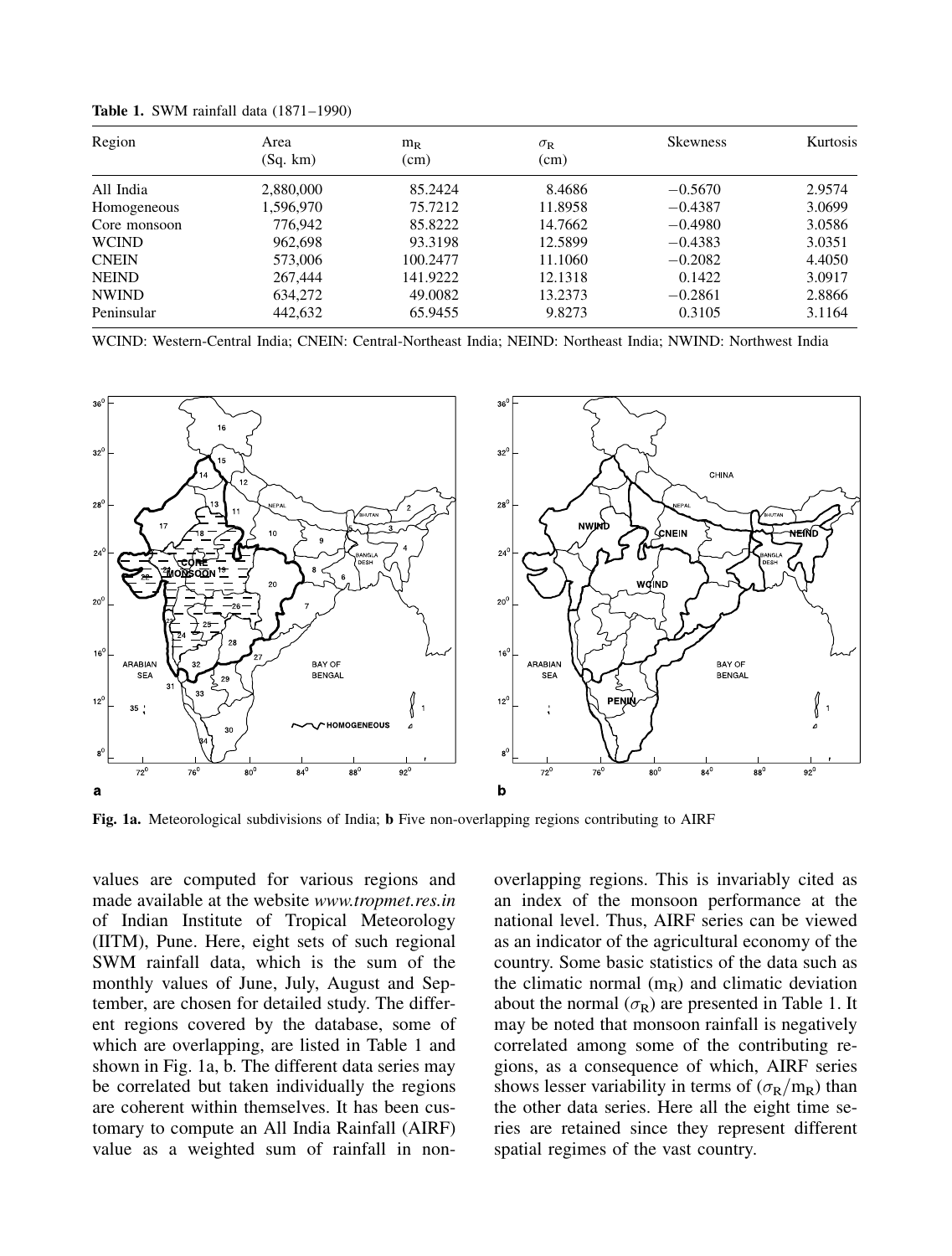#### 4. Intrinsic mode functions

The approach of IMF decomposition to investigate monsoon rainfall is new. With this in view, the method of extraction of IMF's is briefly described below with reference to the first data series of Table 1. Following Huang et al (1998) the consecutive peaks and consecutive valleys of the data series are joined by cubic splines (Fig. 2). At every time step the average of the positive  $(E<sup>+</sup>)$  and negative  $(E<sup>-</sup>)$  envelopes are found. This is shown in Fig. 2 with a bold line. This average  $m<sub>0</sub>(t)$  which is the bias of the data about the zero level, is subtracted from the raw data to get  $R_3(t) = R(t) - m(t)$ . This new time series is further processed as in the previous step to get  $R_2(t) = R_1(t) - m_1(t)$ . This process is repeated m times till the sieved data  $R<sub>m</sub>(t)$  is centered symmetrically such that with every zero only one peak or valley occurs. Such an  $R<sub>m</sub>(t)$  is the first intrinsic mode denoted as  $IMF<sub>1</sub>$ . In Fig. 2,

 $IMF<sub>1</sub>$  of the AIRF series is extracted after six iterations. To extract the second IMF, the first IMF is subtracted from the original data and the process is repeated. On similar lines  $IMF<sub>3</sub>$ ,  $IMF<sub>4</sub>,...$  are hierarchically extracted until the sieved data shows no oscillations or is an IMF by itself. Thus, long-term climate trends, centerline drifts, and long period nonstationary features come out as the last IMF. For the time series of Fig. 2, six IMF's can be extracted. Interestingly, all the eight regional rainfall data of Table 1 are decomposed into six IMF's. In Fig. 3a–h, the IMF's of the eight data are arranged in the order they are extracted. It is observed that the last IMF is invariably positive and is a mode slowly varying around the long-term average. This may be thought of as the normal or climatic component about which the IAV of the monsoon rainfall appears. This IAV itself can be decomposed into five dynamic modes each evolving around a



**Fig. 2.** Extraction of  $IMF_1$  from AIRF data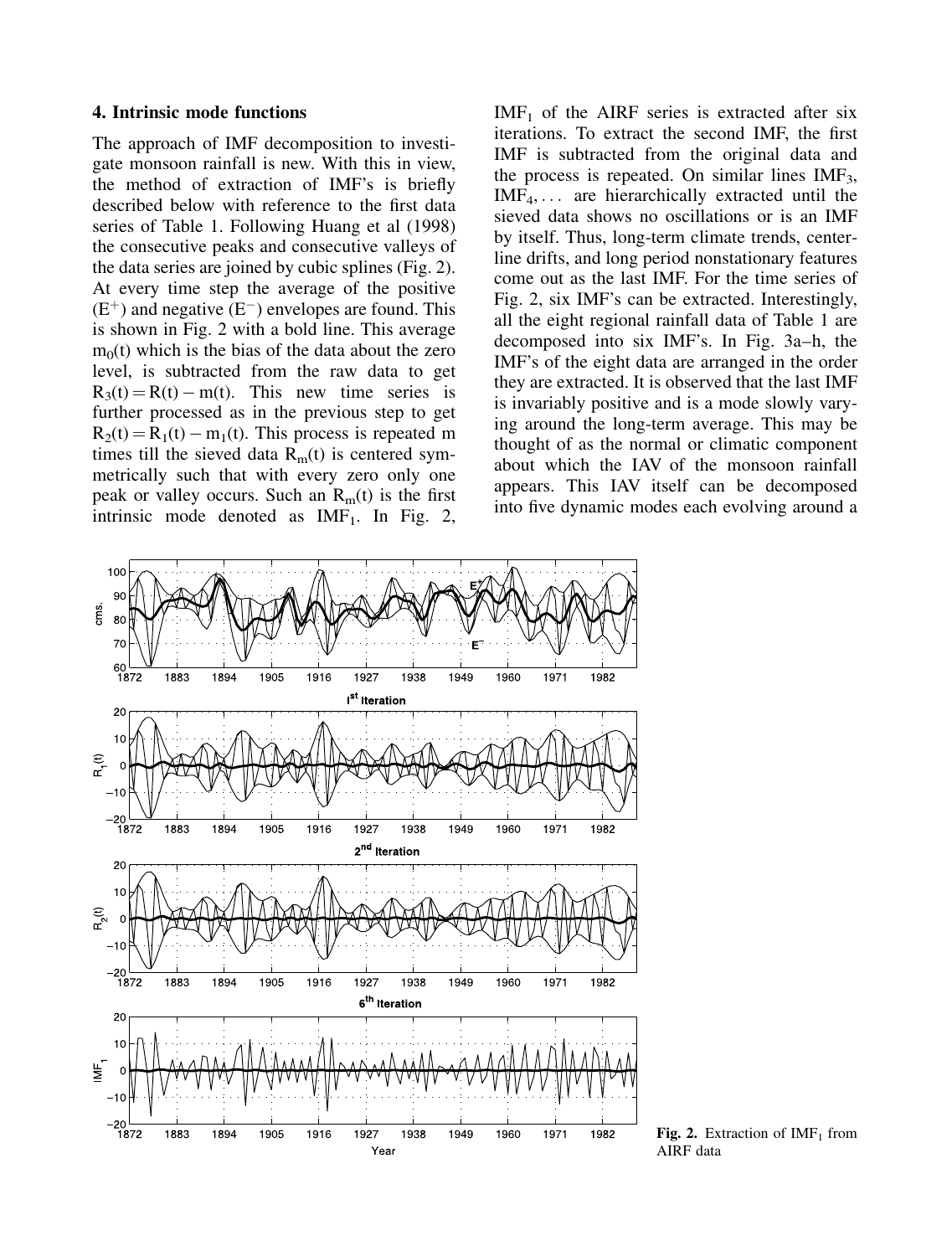

Fig. 3a. IMF's of All India rain-

specific frequency or period. In all the figures, the variance of the basic data series and that of the IMF's found by time averaging is shown to indicate the relative contribution of an IMF to the total variability of the rainfall. It is easily observed that all IMF's exhibit slowly varying amplitudes and frequencies. Hence, these are narrow band processes with well-defined Hilbert transforms. However, even without such a representation the dominant period of oscillation can be found by counting the zeros and the extrema in an IMF. In Table 2, the central period found by this simple method is listed for all the regional IMF's. The percentage of variance explained by each IMF, or the contribution of each IMF to IAV of the regional rainfall is also presented in Table 2. It is observed that all the regions exhibit  $IMF<sub>1</sub>$  to be the predominant mode with an average period of 2.7 years contributing to 50–70% of the interannual variability. IM $F_2$  is a mode with a dominant period of 5–6 years. This is the second most important mode in all the cases. These two modes are most probably connected with the quasi-biennial oscillation (QBO) and ENSO phenomenon, which show similar quasi-periodic structure around a period of 2–5 years. Similarly,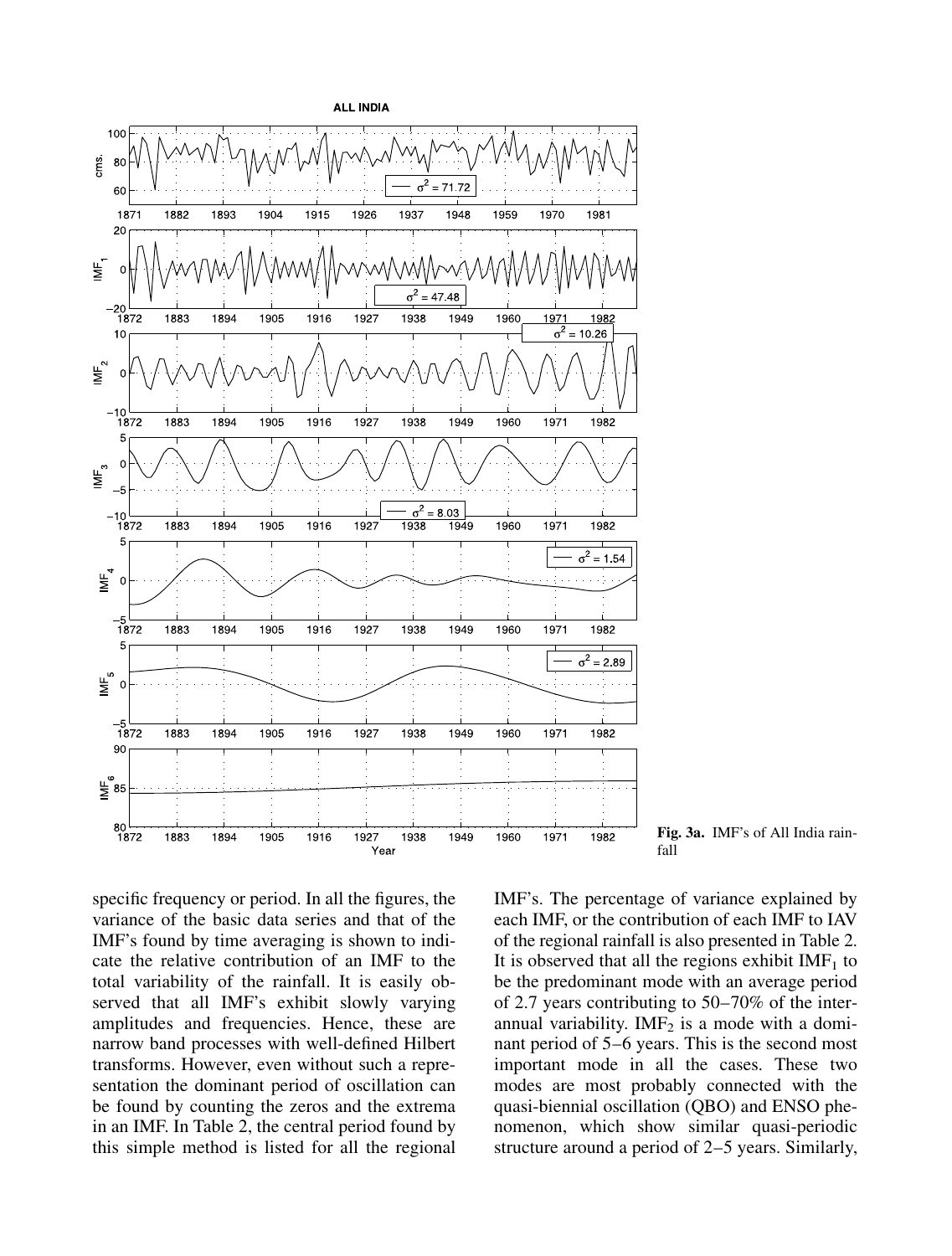

Fig. 3b. IMF's of homogeneous region rainfall

 $IMF<sub>3</sub>$  can be associated with the sunspot cycle of about 11 years period. Demonstration of this relation, in a physical sense, between  $IMF<sub>3</sub>$  and the sunspot data is presented in Fig. 4. In this figure,  $IMF<sub>3</sub>$  of AIRF, is compared with the annual European sunspot index available at www.sidc. oma.be. A case for linking SWM rainfall with sunspot cycle had been previously made by Bhalme and Jadhav (1984). However, physically quantifiable oscillations around 11 years in the rainfall data have been extracted and presented here. It may be noted here, that the same year or zero lag correlation between  $IMF<sub>3</sub>$  and sun spot

data is not significant due to drifting of phases in the time series. Nevertheless, the cross correlation peaks at 13 years lag to 0.4, which is statistically significant. Thus, association between the two data series is a distinct possibility. The central period of IMF<sub>4</sub> is about  $20-24$  years, which can be related to tidal forcing. Previously, Campbell et al (1983) have presented evidence for the presence of this quasi-cycle in Indian monsoon rainfall. The present analysis is able to trace this influence also from the data in a quantitative fashion. The fifth IMF shows an elongated period of the order of 60 years. The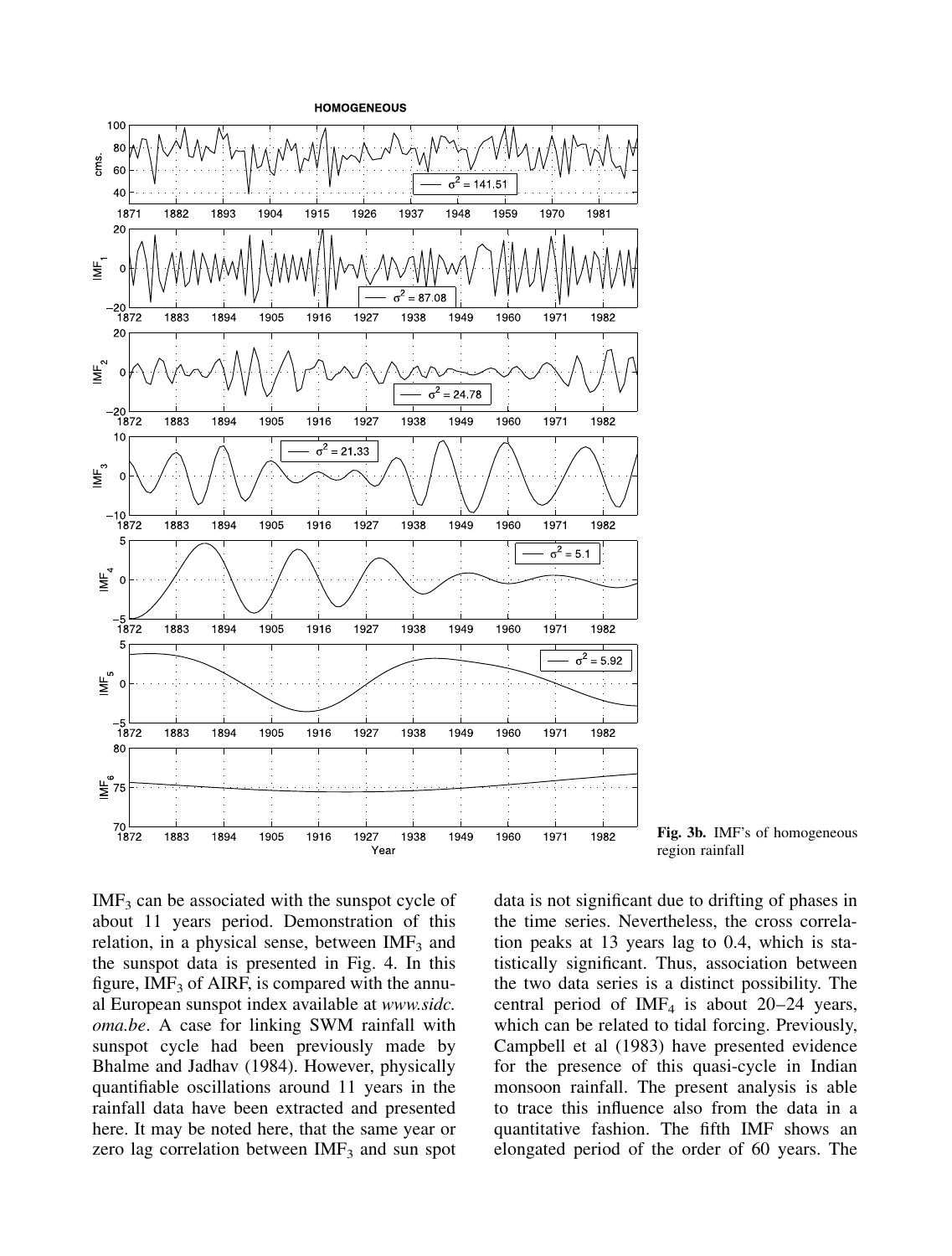

Fig. 3c. IMF's of core monsoon region rainfall

last component, which is the residue, as per Huang et al (1998), is here taken as the slowly varying climate mode. This way,  $IMF<sub>6</sub>$  is here identified as the deterministic long-term behavior. It may be mentioned here that wavelet analysis of monsoon rainfall data by Narasimha and Kailas (2001) indicated the presence of six quasicycles (modes) at nearly the same average periods obtained here. The present study has been able to identify the time histories of the embedded modes also in the form of various IMF's. The representation obtained for any of the data series is of the type  $R(t) = \sum I M F_i(t)$ . The sum of the IMF's leads to the original data, as can be easily verified, in all cases. For example, the error between the sum of the six IMF's and the AIRF data series has an average value of  $10^{-16}$  with a standard deviation of  $10^{-14}$ .

### 5. IMF statistics

For understanding the statistical relation between the IMF's and the data, one has to construct the correlation matrix of the time series. In Table 3, the  $(6 \times 6)$  correlation matrix of the AIRF data and the five variable IMF's is shown. It is immediately clear that correlation values between the data and the IMF are statistically significant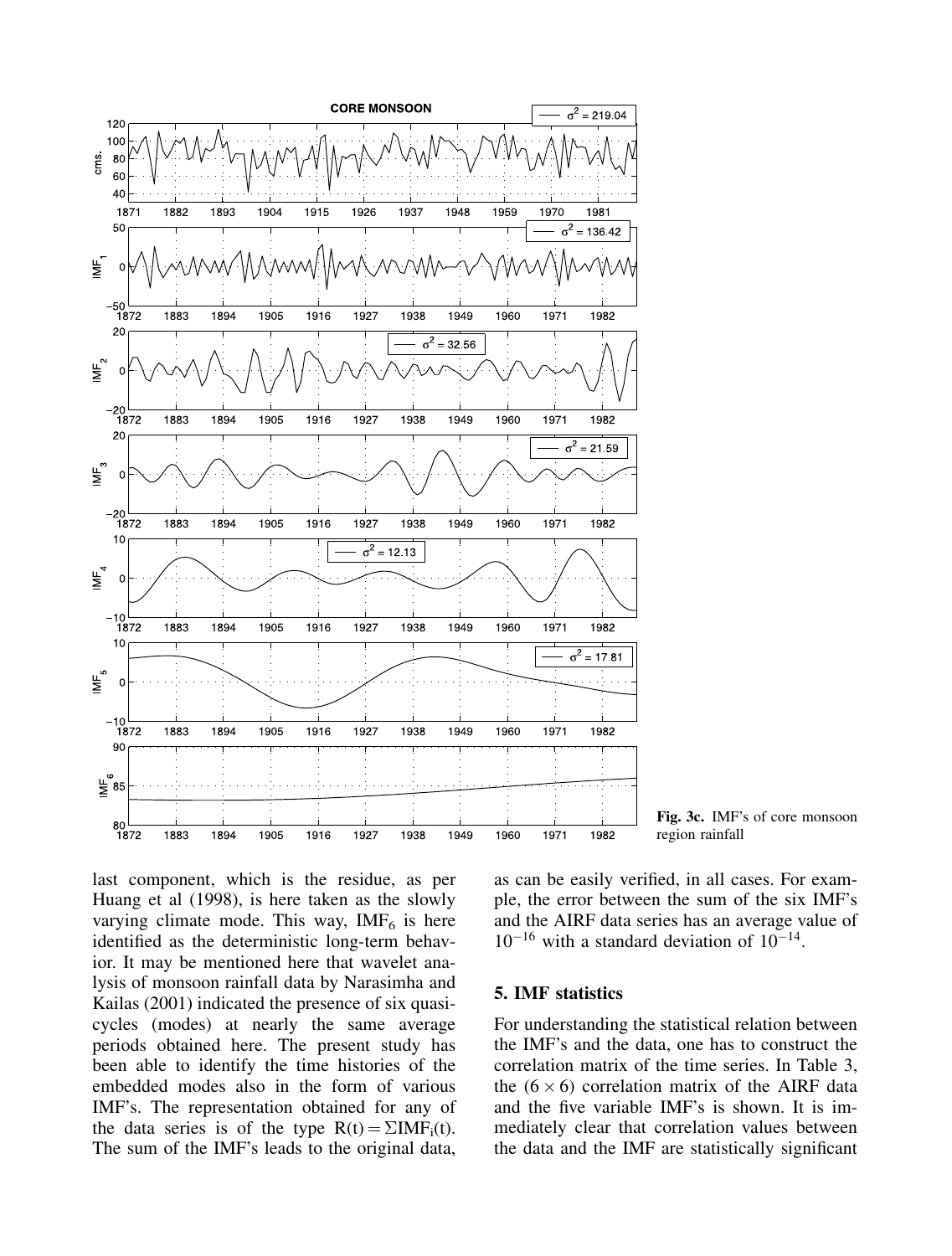

Fig. 3d. IMF's of WCIND region rainfall

and hence are physically meaningful. Further, among themselves the IMF's are statistically uncorrelated or orthogonal. Thus, we can expect the sum of the variances of the IMF's to be nearly equal to the total variance of the data. However, due to sample size effects and round off errors there can be small differences between the twovariance figures. For example, the sum of the variances of the IMF's of AIRF adds up to 70.5, whereas the data variance is 71.7. Wu and Huang (2003) have recently proposed an indirect way of testing the importance of the IMF's by comparing them with the IMF's of a known white noise data series. In Fig. 5, this test is shown graphically for the above data. For a strict white noise, the variance of the IMF's and their corresponding central periods vary linearly on a log–log plot. Hence, for the data to be declared as pure noise, all the sample variances have to lie within a band of confidence. It is seen, from the results presented in Fig. 5, the five IMF's do not lie within the 99% confidence interval. Thus, the null hypothesis that the original data has no signals is rejected. The above characteristic has been verified to be true for the other seven sets of data also. These considerations point towards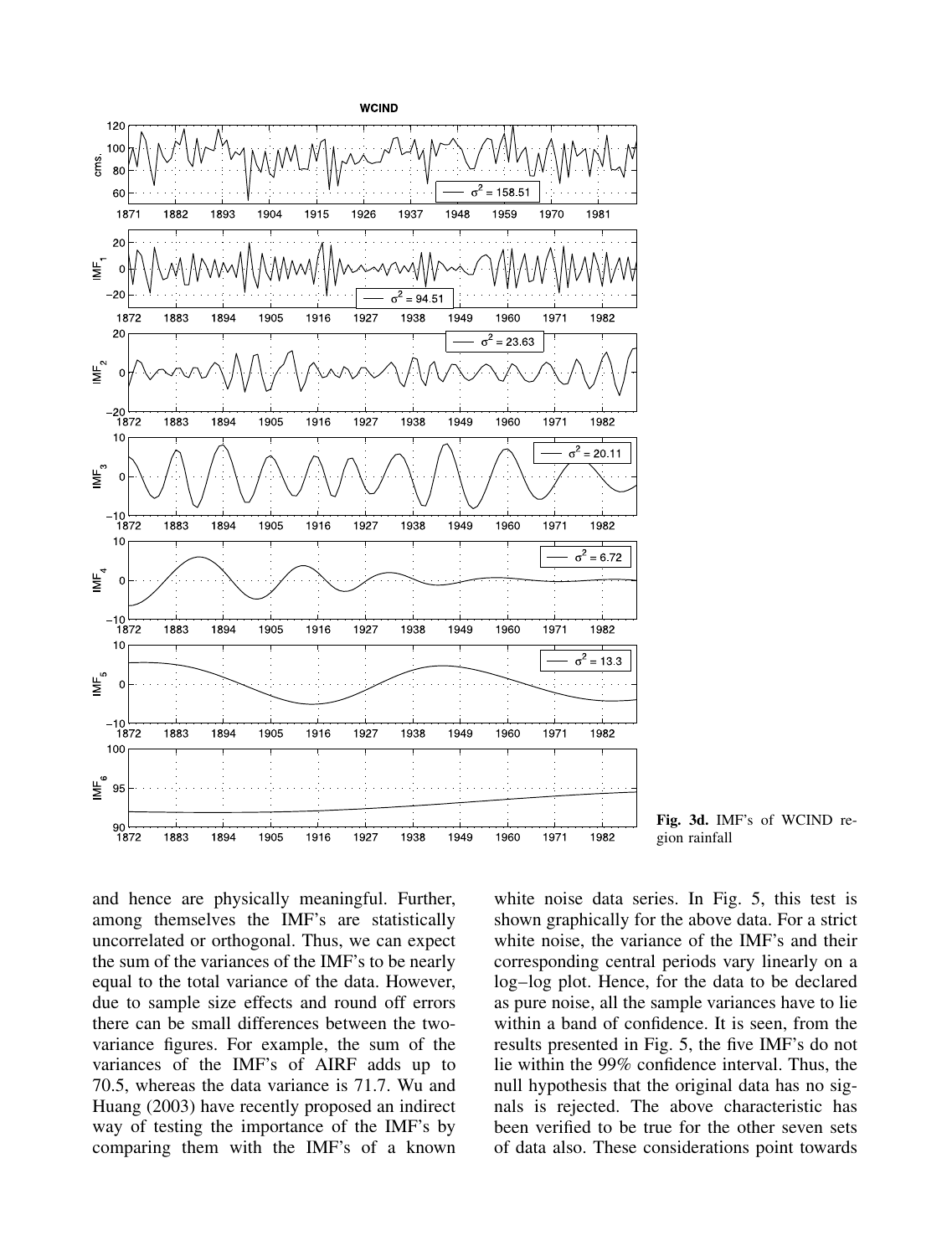

Fig. 3e. IMF's of CNEIN region rainfall

the possibility of statistical forecasting of SWM rainfall incorporating the IAV signatures through the IMF's. The first IMF carries the higher frequency end of the information and hence is expected to be more random than others. One way of describing uncertainty in rainfall is through the probability density function of the data. It is known that rainfall, as a random variable is non–Gaussian. This is true of the data studied here (Table 1) even though, being the sum of several individual variables, the seasonal data has a tendency towards being Gaussian. However, when decomposed into IMF's, a new feature emerges clearly. It is the bimodality of the  $IMF<sub>1</sub>$ , which is also the most important component. To demonstrate this, the first IMF of five non-overlapping regions (WCIND, CENIN, NEIND, NWIND, PENIN) of Fig. 1b, are scaled by their standard deviation and pooled together. The resulting relative frequency structure is shown in Fig. 6. It may be noted here that, even without combining the samples, the bimodal behavior of  $IMF<sub>1</sub>$  is apparent from the time histories of Fig. 3a–h. This behavior indicates strong nonlinearity in the dynamics of the process and rules out the possibility of a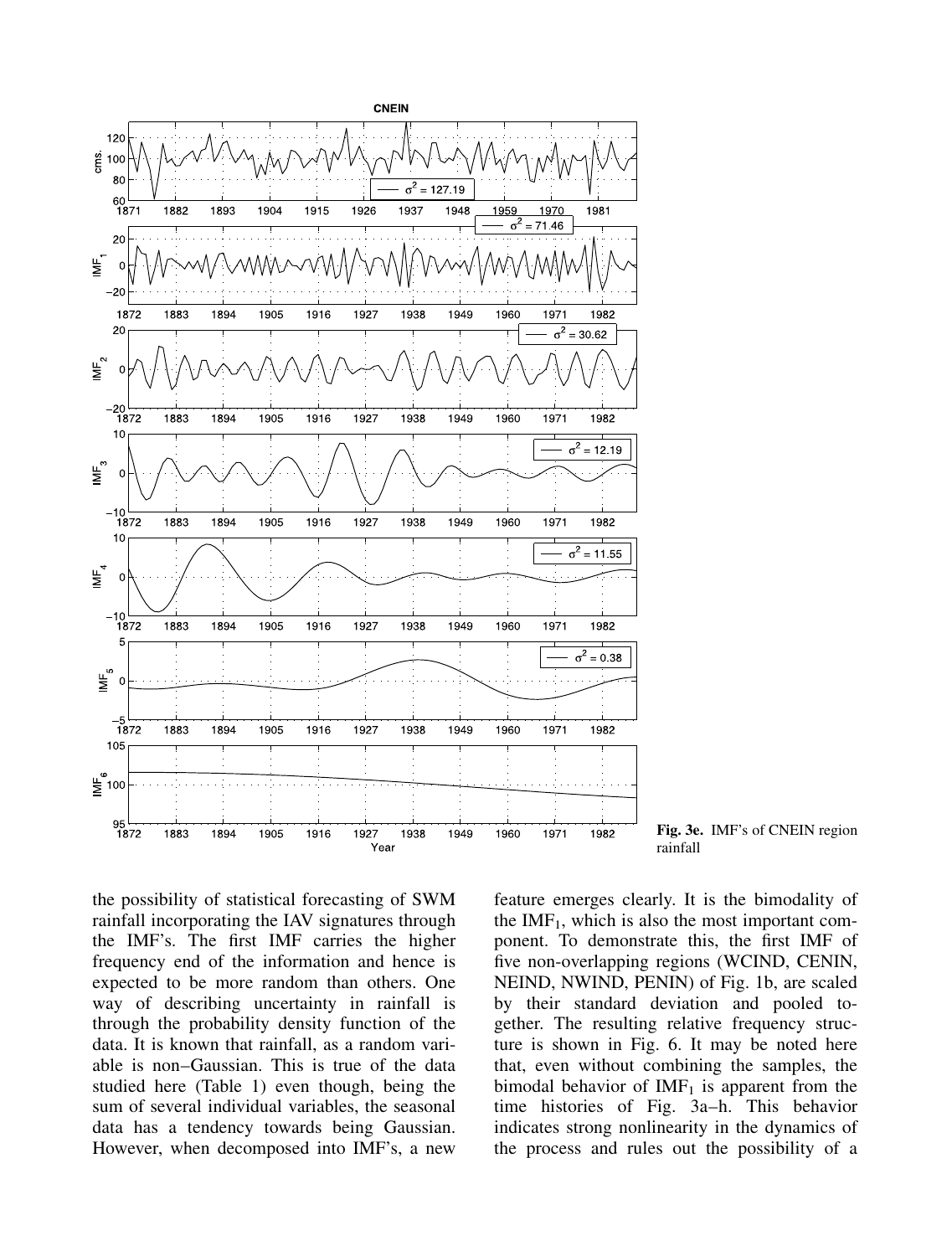

Fig. 3f. IMF's of NEIND region rainfall

linear time series model for  $IMF<sub>1</sub>$ . The remaining IMF's are unimodal and not strongly non–Gaussian. This raises the hope that they may be amenable for linear autoregressive representation.

### 6. Forecasting strategy

There is great interest among the agriculture, industrial and policy-making sectors in India to know in advance how the monsoon in a particular year behaves as far as rainfall is concerned. Thus, considerable literature exists on the various strategies adopted by the India Meteorology Department (IMD) in producing a long range forecast for the All India seasonal rainfall (Rajeevan et al, 2000; Rajeevan, 2001). Forecasting may be seen as extending the data series by one step. This exercise, for simple functions with an analytic form can be easily carried out by Talyor's series expansion. However, rainfall data is highly erratic and no simple function can be fitted to the whole data series. Hence, the approaches taken have been statistical whether explicitly stated to be so or not. The decomposition of data into IMF's presents another approach for forecasting Indian monsoon rainfall. It is clear that one can attempt modeling and forecasting the IMF's,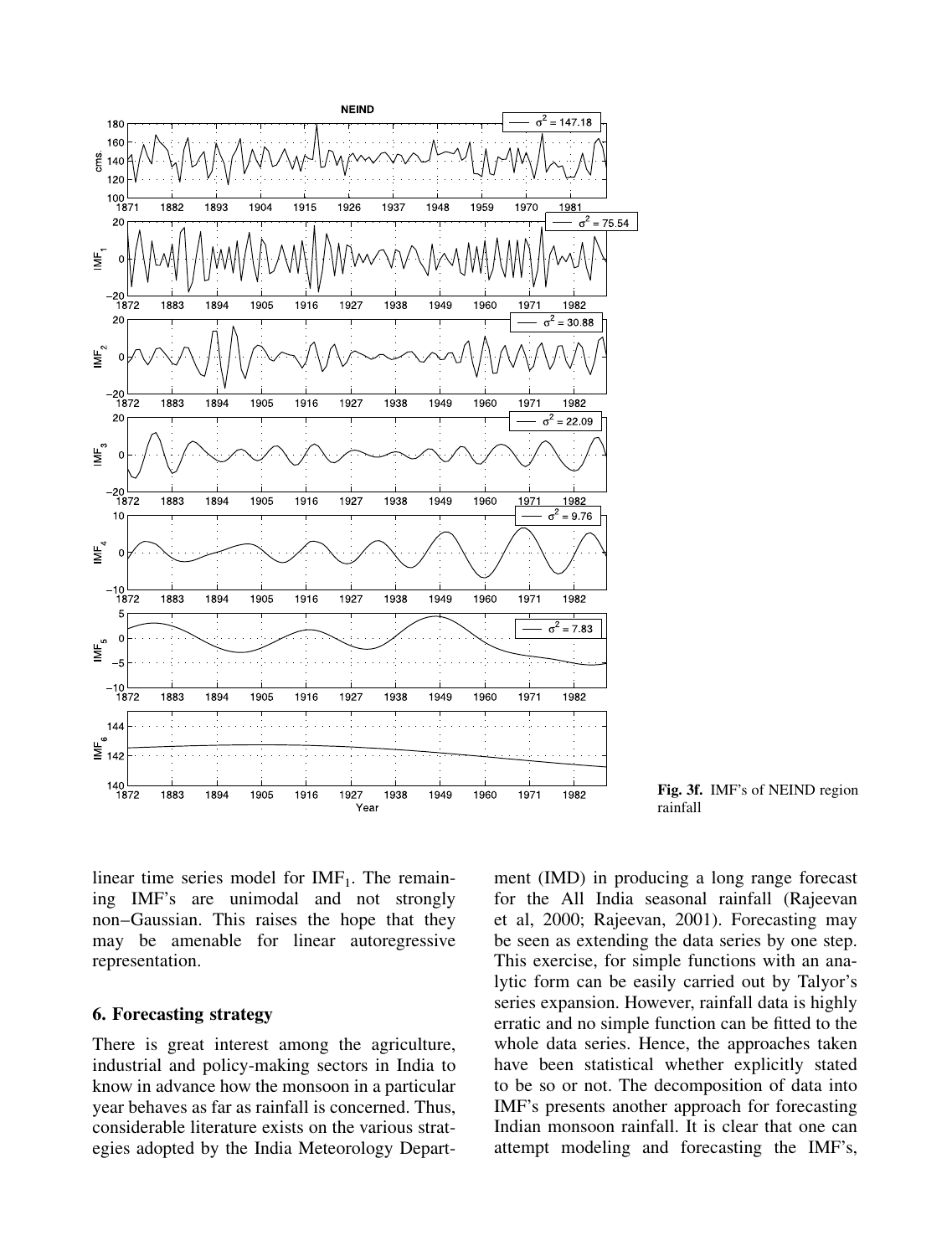

Fig. 3g. IMF's of NWIND region rainfall

which are simpler, instead of the original data. The sum of the predicted values of IMF's, leads to a forecast for the rainfall. However, difficulties arise in finding IMF's at the end of a record. This is because the envelop on both the sides at a point are not defined without the subsequent data point. Use of a mirror image of the past data for the next value, as suggested by Huang et al (1998) would not be acceptable in a forecasting exercise. Thus, if the data  $R_j$  is given for  $j = 1$ ,  $2, \ldots, n$ , IMF's can be found only for  $j = 2, \ldots (n - 1)$ . Hence, for forecasting the value of  $R_{n+1}$  one has to work without accurate values of  $IMF<sub>in</sub>$ . This difficulty can be overcome by recognizing that except for the first IMF, others can be modeled through linear regression on their own past values. In fact for purposes of forecasting it is found easier to handle the data  $R_i$  as consisting of a nonlinear part and a linear part. The first  $IMF_{1i}$  represents the nonlinear part, whereas  $y_j = (R_j - IMF_{1j}), j = (2, 3, ..., n - 1);$ represents the linear part of the data. The stationarity of this part has also been verified by the standard run test on decadal variance values. For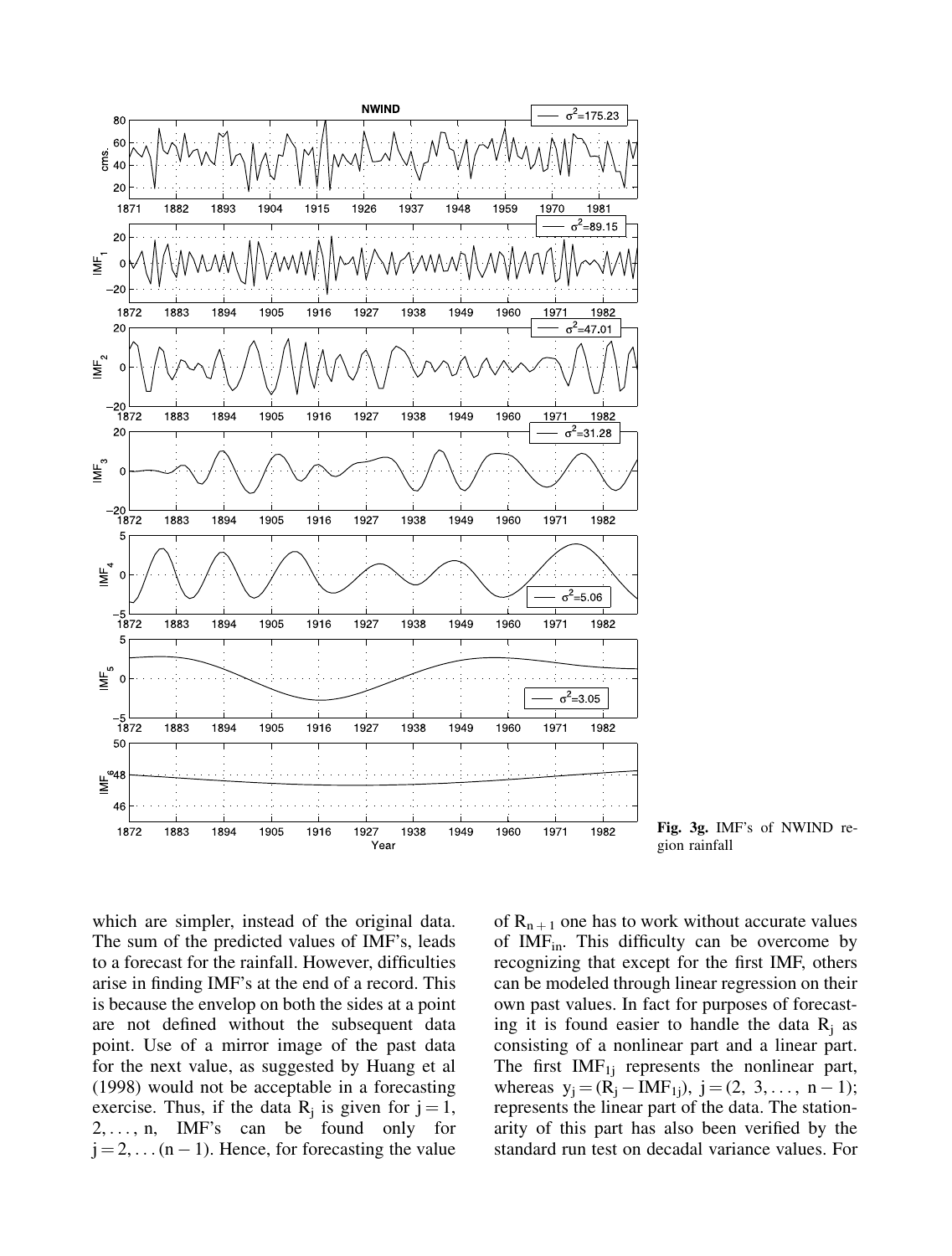

Fig. 3h. IMF's of peninsular region rainfall

Table 2. Central period of the IMF's in years and % variance contributed to IAV

| Region       | $IMF_1$ |                | IMF <sub>2</sub> |                | IMF <sub>3</sub> |                | IMF <sub>4</sub> |                | IMF <sub>5</sub> |                |
|--------------|---------|----------------|------------------|----------------|------------------|----------------|------------------|----------------|------------------|----------------|
|              | т       | $\text{INV}\%$ | T                | $\text{INV}\%$ | T                | $\text{INV}\%$ | т                | $\text{INV}\%$ | T                | $\text{INV}\%$ |
| All India    | 2.67    | 66.2           | 5.45             | 14.3           | 12.00            | 11.2           | 30               | 2.2            | 60               | 4.0            |
| Homogeneous  | 2.72    | 61.5           | 5.71             | 17.5           | 12.00            | 15.1           | 24               | 3.6            | 60               | 4.1            |
| Core monsoon | 2.79    | 62.7           | 6.00             | 14.9           | 10.90            | 9.9            | 24               | 5.5            | 60               | 8.1            |
| <b>WCIND</b> | 2.61    | 59.6           | 5.71             | 15.5           | 12.00            | 12.7           | 24               | 4.2            | 60               | 8.4            |
| <b>CNEIN</b> | 3.08    | 56.2           | 6.32             | 24.1           | 10.90            | 9.6            | 24               | 9.1            | 60               | 0.3            |
| <b>NEIND</b> | 3.08    | 51.3           | 6.00             | 20.9           | 10.90            | 15.1           | 30               | 6.6            | 40               | 5.3            |
| <b>NWIND</b> | 2.79    | 59.2           | 5.45             | 25.4           | 13.30            | 19.2           | 20               | 1.5            | 60               | 0.4            |
| Peninsular   | 2.72    | 72.8           | 6.00             | 18.4           | 10.00            | 4.97           | 20               | 3.5            | 60               | 2.9            |

 $y_i$  associated with AIRF, with  $N = 13$ , there are seven runs about the median value of the decadal variance. For the remaining data, in the order

listed in Table 1, the runs are [6, 7, 8, 8, 5, 6, 8]. The null hypothesis that the variance remains constant in time, implying stationarity, is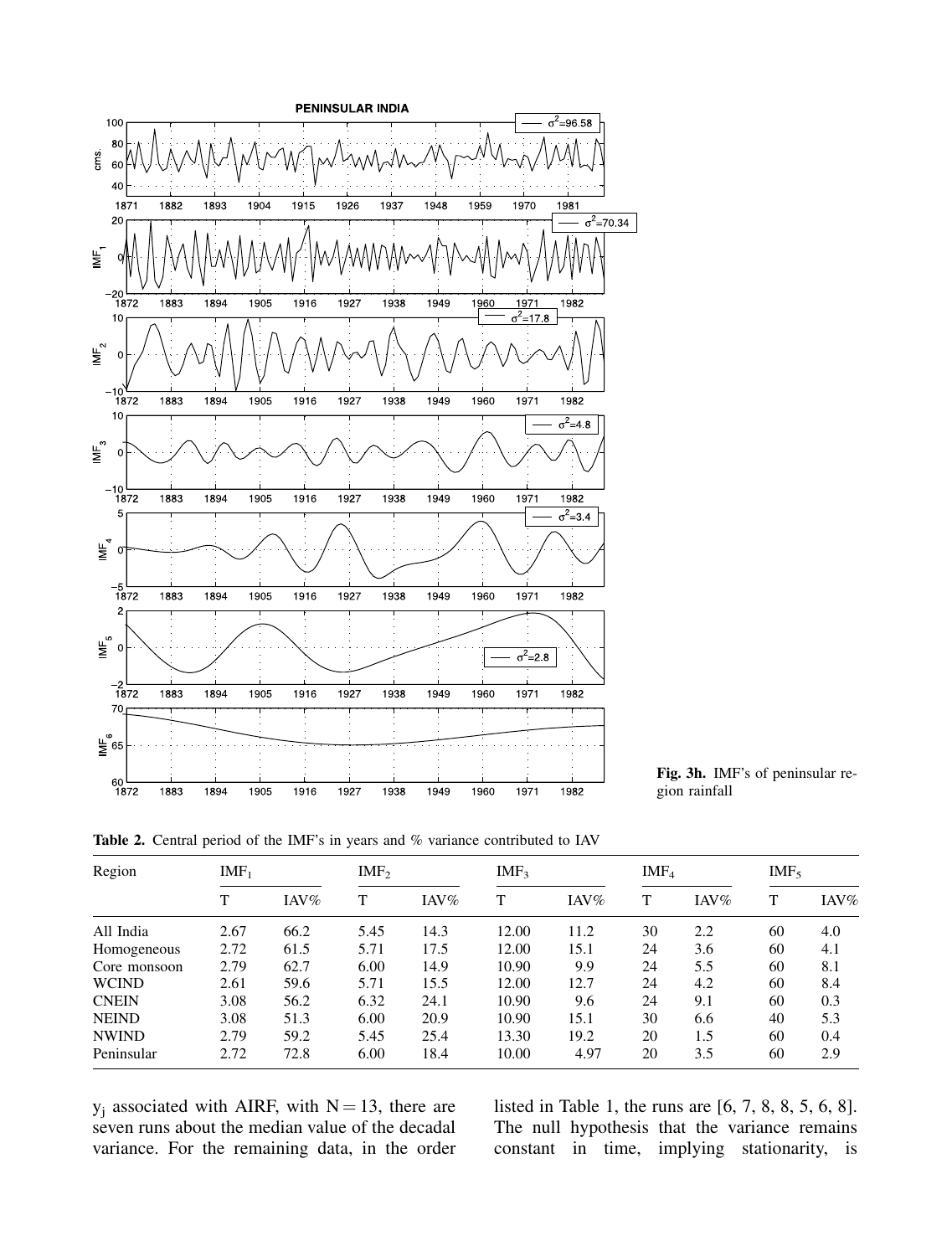

Fig. 4. Similarity between standardized  $IMF<sub>3</sub>$  and sunspot time series

Table 3. Correlation matrix of AIRF

|                  |  | Data $IMF_1$ $IMF_2$ $IMF_3$ $IMF_4$ $IMF_5$   |                      |                   |
|------------------|--|------------------------------------------------|----------------------|-------------------|
|                  |  | Data 1,0000 0.8019 0.4177 0.3502 0.1675 0.1910 |                      |                   |
| $IMF_1$          |  | $1.0000$ $0.0158$ $-0.0447$ $-0.0169$ 0.0099   |                      |                   |
| IMF <sub>2</sub> |  | $1.0000$ $0.0558$ $0.0368$ $-0.0675$           |                      |                   |
| IMF <sub>3</sub> |  |                                                | 1.0000 0.0967 0.0492 |                   |
| IMF <sub>4</sub> |  |                                                |                      | $1.0000 - 0.0728$ |
| IMF <sub>5</sub> |  |                                                |                      | 1.0000            |
|                  |  |                                                |                      |                   |

accepted since the tabulated runs at 5% significance level are between 4 and 11. With this in view, the representation for the linear part avoiding y<sup>n</sup> , is chosen as

$$
y_{n+1} = C_1 R_n + C_2 y_{n-1} + C_3 y_{n-2} + C_4 y_{n-3} + C_5 y_{n-4} + C_6.
$$
 (1)

It is found that in all the eight cases, this equation provides an excellent fit for the linear part of



Fig. 5. White noise test for AIRF.  $\star$  IMF, — expected for white noise.  $- - - 99\%$  confidence bands



Fig. 6. Bimodal probability density function of  $IMF<sub>1</sub>$ 

| Region       | C <sub>1</sub> | $C_{2}$ | $C_3$     | $C_4$  | $C_5$     | $C_6$   | $\sigma_{\rm y}(\varepsilon)$ | <sub>CC</sub> |
|--------------|----------------|---------|-----------|--------|-----------|---------|-------------------------------|---------------|
| All India    | 0.1053         | 1.1161  | $-1.8983$ | 1.4354 | $-0.5281$ | 64.5648 | 2.2458                        | 0.9058        |
| Homogeneous  | 0.1407         | 0.8528  | $-1.4464$ | 1.2093 | $-0.5420$ | 56.9314 | 3.5412                        | 0.7802        |
| Core Monsoon | 0.1137         | 0.9231  | $-1.3782$ | 1.1410 | $-0.4681$ | 56.4207 | 3.9918                        | 0.9003        |
| <b>WCIND</b> | 0.1199         | 1.2444  | $-2.0069$ | 1.6592 | $-0.6767$ | 61.2830 | 2.9735                        | 0.9262        |
| <b>CNEIN</b> | 0.0801         | 1.3239  | $-2.1073$ | 1.5395 | $-0.4399$ | 60.8022 | 2.9904                        | 0.9148        |
| <b>NEIND</b> | 0.0007         | 1.0650  | $-2.0051$ | 1.6800 | $-0.6907$ | 134.839 | 3.9708                        | 0.8413        |
| <b>NWIND</b> | 0.1663         | 0.6081  | $-1.2352$ | 1.1312 | $-0.6857$ | 42.4480 | 3.4102                        | 0.8351        |
| Peninsular   | 0.0239         | 0.6536  | $-1.5749$ | 1.3011 | $-0.6771$ | 83.7672 | 2.7413                        | 0.8965        |

Table 4. Regression coefficients of Equation 1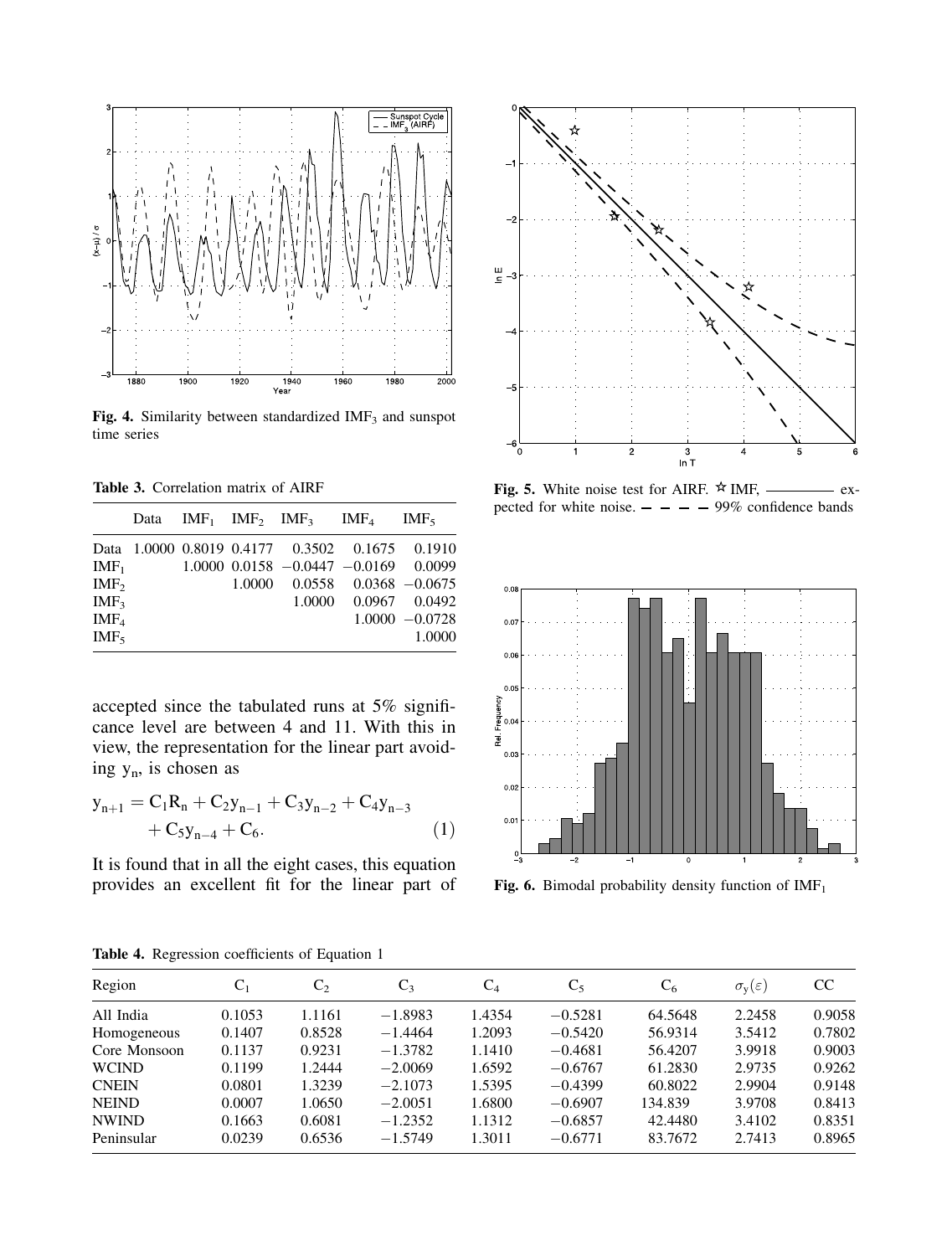the database. The regression coefficients are found from the data series of 1871–1991, such that  $IMF_1$  and  $y_i$  are available for the period 1872 to 1990. The regression coefficients and the resulting standard deviation of the error  $\sigma_v(\varepsilon)$  are presented in Table 4. In each case, the correlation coefficient (CC) between the actual data and fitted value as per the above equation is also presented in the table. In all the cases, the correlation is highly significant, indicating the appropriateness of identifying  $y_i$  as the linear part of monsoon rainfall.

### 7. Artificial Neural Network (ANN) model for  $IMF<sub>1</sub>$

It has been pointed out that the first IMF, which accounts for most of IAV of monsoon rainfall is non–Gaussian and is perhaps the outcome of a complex nonlinear process. It is not apparent from the time series of  $IMF<sub>1</sub>$  what type of nonlinear model would be appropriate. In such unstructured problems, it has been pointed out by Eisner and Tsonis (1992) that ANN approach can provide efficient working models. These authors have showed that ANN works for modeling and extending the chaotic trajectories of the Lorenz equation. Hsieh and Tang (1998) have highlighted the fact that ANN provides variational data assimilation models, which can be viewed as extensions of linear statistical models. Here, after several trials an ANN model with one hidden layer as shown in Fig. 7, depending on past five steps of data is chosen for  $IMF<sub>1</sub>$ . There are totally 36 parameters to be found in this model, which are found using the MATLAB toolbox on ANN algorithms, with 1872–1990



Table 5. Statistics of ANN model for IMF. Training period (1872–1990)

| Region       | $\sigma_{\rm a}(\varepsilon)$ | CC     |
|--------------|-------------------------------|--------|
| All India    | 2.8545                        | 0.9255 |
| Homogeneous  | 4.8702                        | 0.9237 |
| Core monsoon | 4.1812                        | 0.9260 |
| <b>WCIND</b> | 3.2231                        | 0.9010 |
| <b>CNEIN</b> | 3.7801                        | 0.9112 |
| <b>NEIND</b> | 4.8502                        | 0.8847 |
| <b>NWIND</b> | 5.0850                        | 0.9413 |
| Peninsular   | 4.0511                        | 0.9012 |
|              |                               |        |

as the training period. For verifying the use of the model in forecasting, in any year  $n$ , the  $IMF<sub>1</sub>$  value is taken as the difference between the observed  $R_n$  and  $y_n$  of Eq. (1). With the help of five antecedent  $IMF<sub>1</sub>$  values, the ANN model is capable of predicting IMF<sub>1</sub> for the year  $n + 1$ . In Table 5, the standard deviation  $(\sigma_a)$  of the error in hind casting, conducted on the training period data, is shown along with the correlation coefficient (CC) between the actual  $IMF<sub>1</sub>$  and the ANN results. It is observed that the ANN methodology is quite versatile in capturing the embedded nonlinear structure as evidenced by the high correlation between the actual data and simulated values. An advantage of this approach is that the error in the model can also be characterized statistically.

### 8. Forecasting

The successful modeling of  $IMF<sub>1</sub>$  and  $y<sub>i</sub>$  can be exploited to extend the data by one year, to make a forecast of the next year rainfall value as a random variable with a standard deviation much less than the climatic deviation. This will have to be done in two steps, following the procedure described above, first for  $y_{n+1}$  and then for  $IMF<sub>1,n+1</sub>$ . The sum of the two values produces a forecast for  $R_{n+1}$ , with a definable sample probability distribution. Here, the robustness of the forecast strategy is investigated by considering all the eight data sets for the period 1991– 2002, which was deliberately kept out of the modeling exercise. The quality of modeling  $R_i$ in the training period (1872–1990) and the efficiency of one-step-ahead forecasting in the testing period (1991–2002) are presented in Table 6. Fig. 7. ANN architecture for modeling  $IMF<sub>1</sub>$  This table indicates that uniformly, in all cases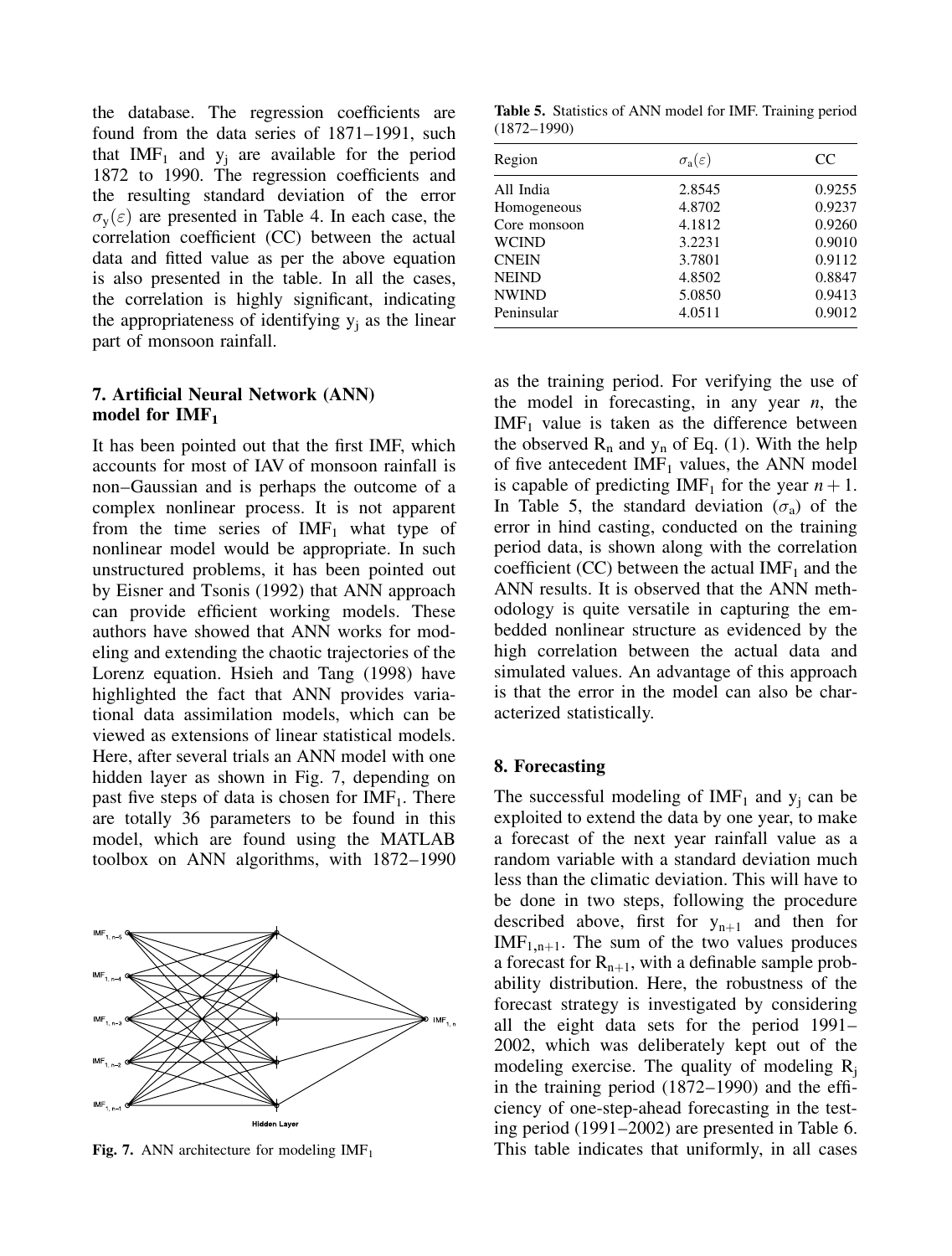| Region       |                               | Modeling period (1872-1990) |        |                               | Forecasting period (1991–2002) |        |  |
|--------------|-------------------------------|-----------------------------|--------|-------------------------------|--------------------------------|--------|--|
|              | $\sigma_{\rm m}(\varepsilon)$ | CC <sub>m</sub>             | $PP_m$ | $\sigma_{\rm f}(\varepsilon)$ | $CC_f$                         | $PP_f$ |  |
| All India    | 3.29                          | 0.89                        | 0.83   | 3.04                          | 0.91                           | 0.82   |  |
| Homogeneous  | 6.04                          | 0.87                        | 0.74   | 4.44                          | 0.89                           | 0.67   |  |
| Core Monsoon | 5.54                          | 0.86                        | 0.79   | 6.58                          | 0.85                           | 0.64   |  |
| <b>WCIND</b> | 4.09                          | 0.95                        | 0.87   | 5.83                          | 0.86                           | 0.65   |  |
| <b>CNEIN</b> | 4.78                          | 0.90                        | 0.81   | 4.74                          | 0.90                           | 0.74   |  |
| <b>NEIND</b> | 5.88                          | 0.88                        | 0.76   | 12.07                         | 0.78                           | 0.56   |  |
| <b>NWIND</b> | 5.61                          | 0.91                        | 0.82   | 4.48                          | 0.92                           | 0.87   |  |
| Peninsular   | 4.05                          | 0.91                        | 0.82   | 4.83                          | 0.89                           | 0.80   |  |

Table 6. Performance of the modeling and forecasting strategy



Fig. 8. Comparison between actual data and predictions;  $-$  Actual data,  $xxx$  Modeling period, ooo Testing period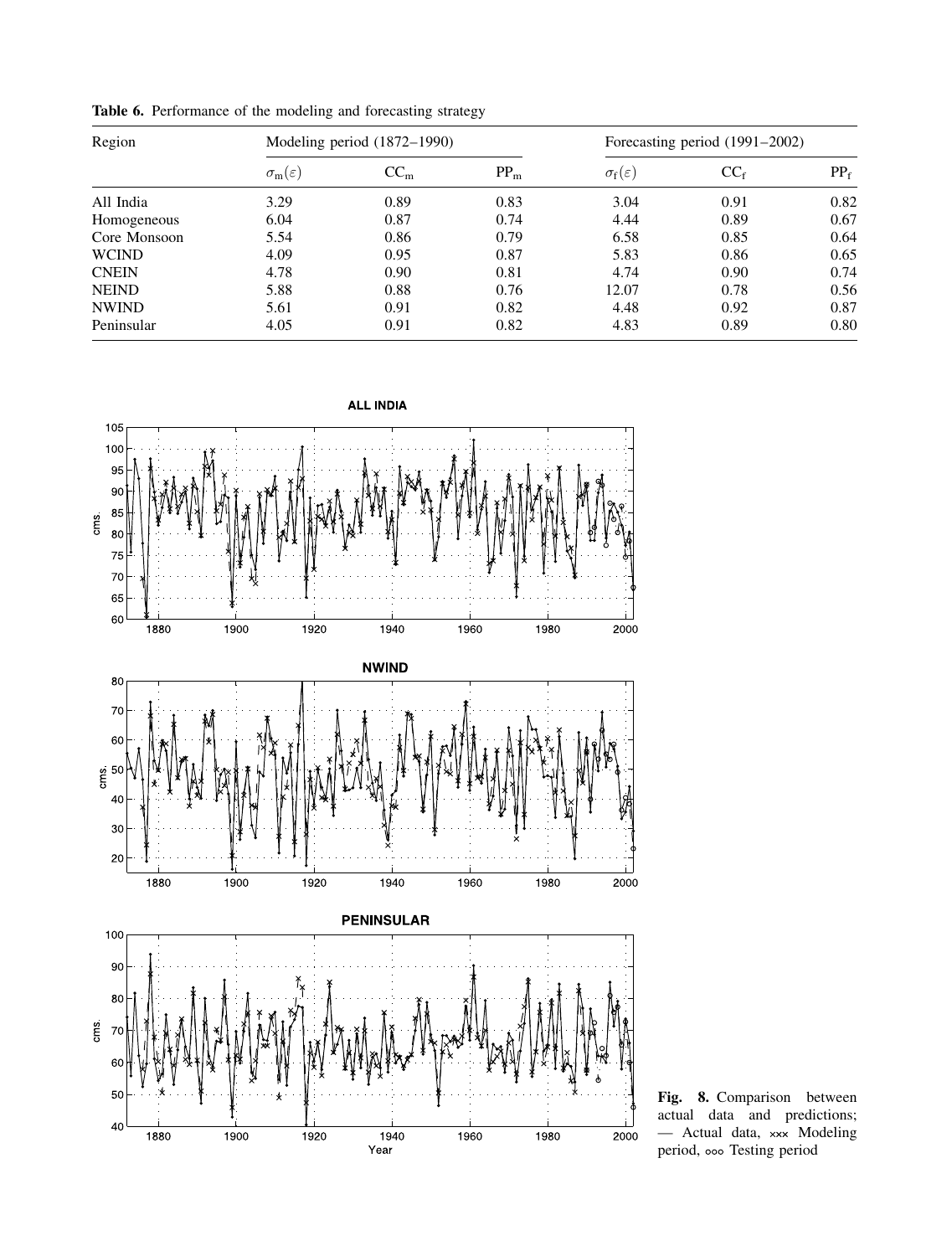| Year | All India     |                 | Homogeneous   |                 | Core monsoon  |               |
|------|---------------|-----------------|---------------|-----------------|---------------|---------------|
|      | Actual<br>cms | Forecast<br>cms | Actual<br>cms | Forecast<br>cms | Actual<br>cms | Foreca<br>cms |
| 1991 | 78.47         | 80.32           | 64.50         | 73.69           | 74.60         | 77.24         |
| 1992 | 78.47         | 81.53           | 73.36         | 76.43           | 81.82         | 100.87        |
| 1993 | 89.66         | 92.33           | 79.95         | 76.23           | 90.15         | 96.53         |
| 1994 | 93.82         | 91.43           | 91.74         | 87.34           | 103.82        | 103.73        |
| 1995 | 79.03         | 77.34           | 64.74         | 70.78           | 71.60         | 68.89         |
| 1996 | 85.24         | 87.23           | 73.61         | 78.74           | 83.49         | 76.83         |
| 1997 | 87.06         | 83.43           | 71.94         | 74.88           | 81.64         | 81.18         |
| 1998 | 85.12         | 80.34           | 74.67         | 78.96           | 86.13         | 81.46         |
| 1999 | 82.05         | 86.54           | 67.90         | 64.67           | 78.05         | 76.03         |
| 2000 | 77.33         | 74.56           | 63.30         | 69.93           | 67.82         | 70.68         |
| 2001 | 80.46         | 78.34           | 67.80         | 71.13           | 69.90         | 70.78         |
| 2002 | 66.88         | 67.47           | 56.23         | 62.56           | 66.19         | 67.44         |
| 2003 | 87.06         | 85.65           | NA            | 67.83           | NA            | 78.19         |

2004 NA 80.34 NA NA

Table 7a. Independent test forecasting (NA: Not available)

Table 7b. Test forecasting with independent data

| Year | <b>WCIND</b>  |                 |               |                 | <b>NEIND</b>  |                 |
|------|---------------|-----------------|---------------|-----------------|---------------|-----------------|
|      | Actual<br>cms | Forecast<br>cms | Actual<br>cms | Forecast<br>cms | Actual<br>cms | Forecast<br>cms |
| 1991 | 83.56         | 83.37           | 90.67         | 84.78           | 138.40        | 131.59          |
| 1992 | 83.39         | 98.68           | 83.84         | 82.73           | 113.72        | 131.03          |
| 1993 | 100.04        | 108.27          | 98.60         | 104.32          | 174.01        | 165.09          |
| 1994 | 106.44        | 105.94          | 111.35        | 115.34          | 121.74        | 143.99          |
| 1995 | 73.94         | 73.92           | 93.32         | 96.36           | 165.36        | 149.67          |
| 1996 | 83.30         | 85.04           | 96.83         | 103.12          | 130.23        | 143.69          |
| 1997 | 81.85         | 74.01           | 109.80        | 101.56          | 154.43        | 147.26          |
| 1998 | 90.17         | 89.11           | 96.43         | 94.38           | 132.96        | 139.93          |
| 1999 | 90.70         | 87.65           | 110.91        | 105.45          | 149.42        | 141.58          |
| 2000 | 81.56         | 81.19           | 96.96         | 98.78           | 133.22        | 144.71          |
| 2001 | 83.35         | 81.59           | 107.30        | 117.58          | 131.27        | 137.65          |
| 2002 | 74.08         | 77.25           | NA.           | 90.78           | 151.32        | 150.75          |
| 2003 | NA            | 84.08           | <b>NA</b>     |                 | NA            | 140.74          |

the present strategy for forecasting SWM rainfall one year ahead, works well within certain limits. For three regions the modeling and forecasting results are shown graphically also in Fig. 8. The sample forecast is an expected value and hence need not precisely match with the actual observation. In Table 7a–c, detailed numerical results on the independent forecasts are presented. The low rainfall value of 2002, which lead to drought conditions in large parts of the country, has been very well foreshadowed by the present model. In Table 7a, the forecast for 2004 has been shown only for AIRF, since observed

data for other regions for year 2003 are not yet available.

Forecast cms

#### 9. Discussion

A novel approach for investigating interannual variability of monsoon rainfall of India has been presented here. The empirical decomposition of the time series data of eight different spatial regimes, in terms of IMF's brings out some interesting features of SWM rainfall. The first is the possibility of interpreting the rainfall in a given year as the sum of six independent modes.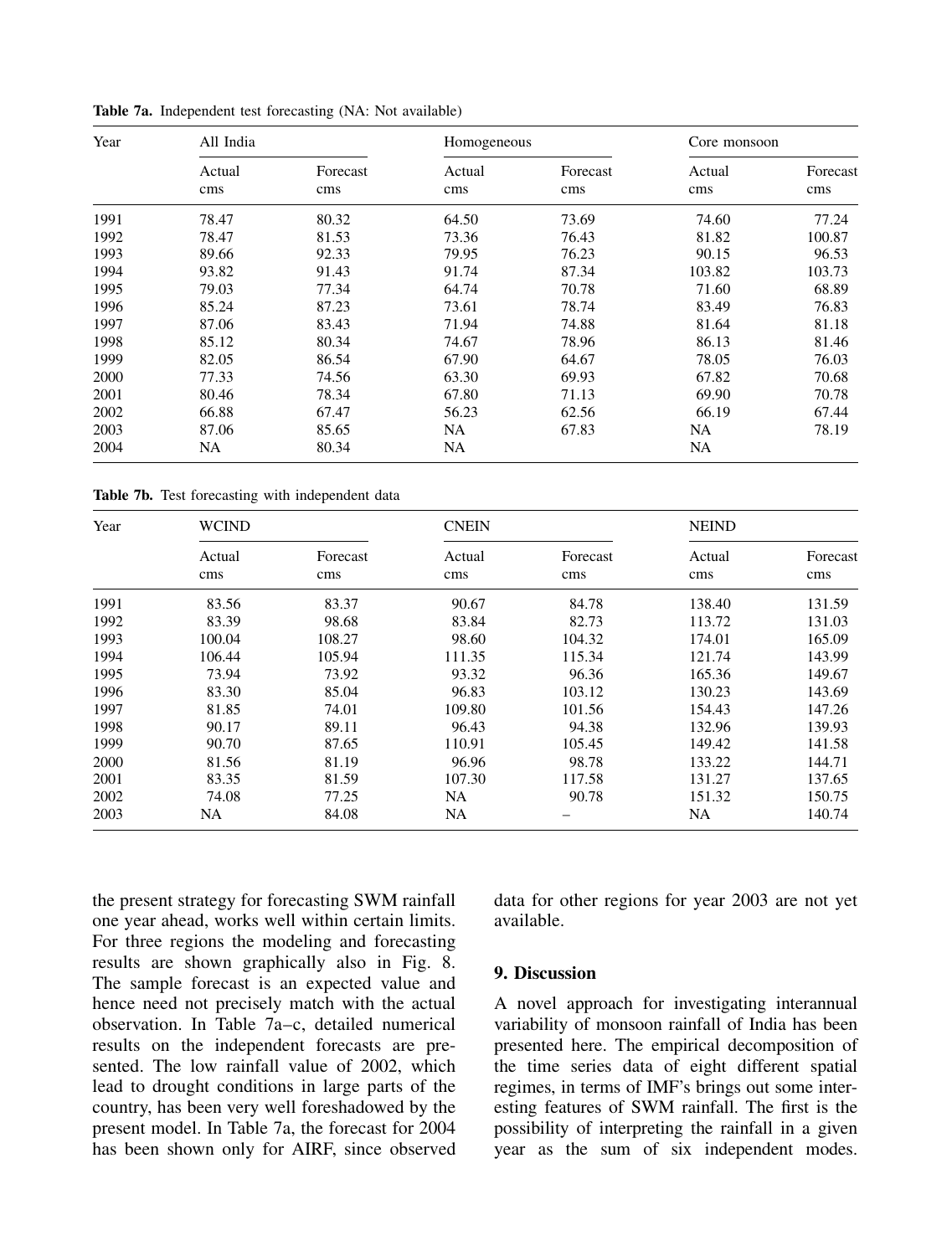Table 7c. Test forecasting with independent data

| Year | <b>NWIND</b>  |                 | Peninsular    |                 |  |
|------|---------------|-----------------|---------------|-----------------|--|
|      | Actual<br>cms | Forecast<br>cms | Actual<br>cms | Forecast<br>cms |  |
| 1991 | 35.58         | 39.92           | 76.75         | 69.22           |  |
| 1992 | 58.17         | 58.64           | 68.74         | 72.41           |  |
| 1993 | 49.50         | 53.58           | 62.03         | 54.43           |  |
| 1994 | 69.37         | 63.33           | 61.85         | 64.36           |  |
| 1995 | 50.80         | 55.24           | 59.93         | 62.14           |  |
| 1996 | 58.89         | 53.46           | 85.07         | 80.94           |  |
| 1997 | 56.93         | 58.57           | 71.33         | 75.68           |  |
| 1998 | 51.14         | 49.12           | 79.15         | 77.34           |  |
| 1999 | 33.30         | 36.23           | 57.93         | 65.45           |  |
| 2000 | 35.61         | 40.45           | 73.59         | 72.69           |  |
| 2001 | 44.21         | 38.36           | 66.08         | 59.96           |  |
| 2002 | 29.17         | 23.18           | 47.16         | 45.95           |  |
| 2003 | NA            | 42.45           | NA            | 62.99           |  |

Secondly, from the strong similarity of the first four IMF's in different regions, it is conjectured that these are associated with physical factors such as QBO, ENSO, sunspot and tidal forcing. Further, it emerges that the first IMF exhibits bimodality, which is characteristic of a nonlinear dynamical system. The contribution of this mode is of the order of 60% to the total IAV of the rainfall. The part of the data after removing  $IMF<sub>1</sub>$  is a stationary process represented in terms of a linear model. Since it is not obvious what type of nonlinear model has to be used for  $IMF<sub>1</sub>$ , after several trials, an ANN model with five input nodes and a single hidden layer with five nodes has been found to be suitable. To verify the robustness of the model proposed, three statistical parameters have been chosen. The first two are the r.m.s error  $\sigma_m(\varepsilon)$  and the correlation coefficient  $CC<sub>m</sub>$  between the given data and the values simulated out of the model. A third statistic called performance parameter (Sahai et al, 2003)  $PP_m = 1 - \sigma_{m}^2/\sigma_{d}^2$ , where,  $\sigma_{m}^2$  is the mean square error and  $\sigma^2$ <sub>d</sub> is the actual data variance, has also been found. In a perfect model,  $\sigma_m(\varepsilon)$ will be zero and both  $CC_m$  and  $PP_m$  will tend towards unity. Table 6 demonstrates that the efficiency of the present model is excellent in all the cases. For verifying the ability of the model to independently forecast SWM rainfall one year ahead, 1991–2002 has been used as the testing period. The model parameters are held constant all through the twelve years, which represents

conditions more stringent than necessary. This is so since in a real forecasting exercise, the model parameters can be updated, every year before giving a forecast. It is observed that even under this less than ideal condition, the forecasts produced by the model are very good. For a sample size of  $N = 12$ , the correlation coefficient (CC<sub>f</sub>) in the test period has to be at least 0.6 to be taken as significant. It is found from Table 6 that the forecasting skill is well beyond this threshold level, in all the eight cases. In Fig. 9, all the twelve-year predictions for the eight data series are combined to demonstrate that the proposed strategy for forecasting is highly efficient. A relevant question in this connection is the usefulness of the above statistical parameters in understanding the error of forecasting in a given year. With this in view, for all the eight regions, the actual and predicted values are compared in Table 7a–c, year by year. An empirical forecast for  $R_n$  is by its very nature statistical. Hence any forecast in Table 7 is to be treated as a random variable with  $\sigma_m(\varepsilon)$  as its standard deviation. The probability distribution function of this variable can also be found in terms of the sample distribution of the model error  $\varepsilon$ . Thus, when a forecast is given, it is only appropriate to interpret it in terms of a cumulative distribution function as shown in Fig. 10. This figure presents the forecast of AIRF for the monsoon season of the year 2004. In the same figure, the climatic distribution of the data is also shown to highlight the reduction in variance obtained by the present forecast methodology. The drought of 2002 has been discussed previously by Gadgil et al (2002). Their conclusion that the drought was part of the ambient variability of the monsoon is corroborated by the present investigation, since the deficit has been foreshadowed in terms of only the past data. It has been pointed out that the last IMF is nearly the climatic average and the sum of the six IMF's gives back the actual rainfall. This property points to the fact that whenever the total rainfall is significantly below the climatic normal, the sum of the other IMF's would be negative. Among the five variable IMF's, it has been shown that the first three contribute nearly 85% to the variability. Hence, if these are simultaneously negative, the chances of a drought are high. For flood like conditions, the first three IMF's are likely to be strongly positive. This effect can be observed in Table 8, wherein for droughts and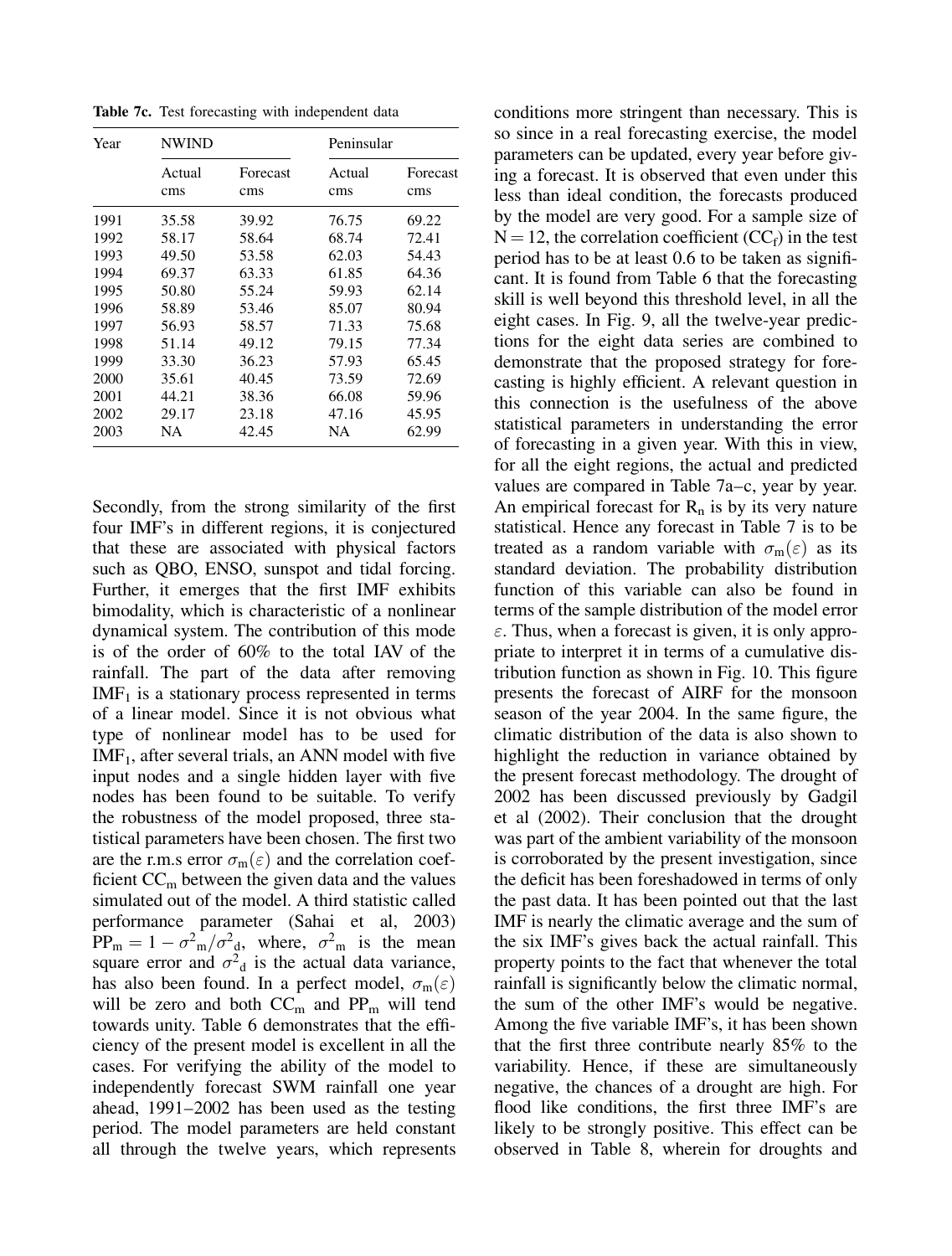

Fig. 9. Comparison between actual rainfall and one year ahead predictions during testing period (1991–2002). Correlation coefficient  $= 0.97$ 

Fig. 10. Statistical forecast of AIRF for 2004 monsoon season. Expected value:  $m_f =$ 80.34 cms., Standard deviation:  $\sigma_f = 3.3$  cms. Climatic distribution  $(- - -)$ ; Forecast distribution (——)

floods during 1901–2002, the actual All India rainfall and  $IMF_1$ ,  $IMF_2$  and  $IMF_3$  are shown. Here, droughts and floods are, respectively,

defined in terms of rainfall being less than  $(m_R - \sigma_R)$  or greater than  $(m_R + \sigma_R)$ . The values of the IMF's shown in boldface refer to them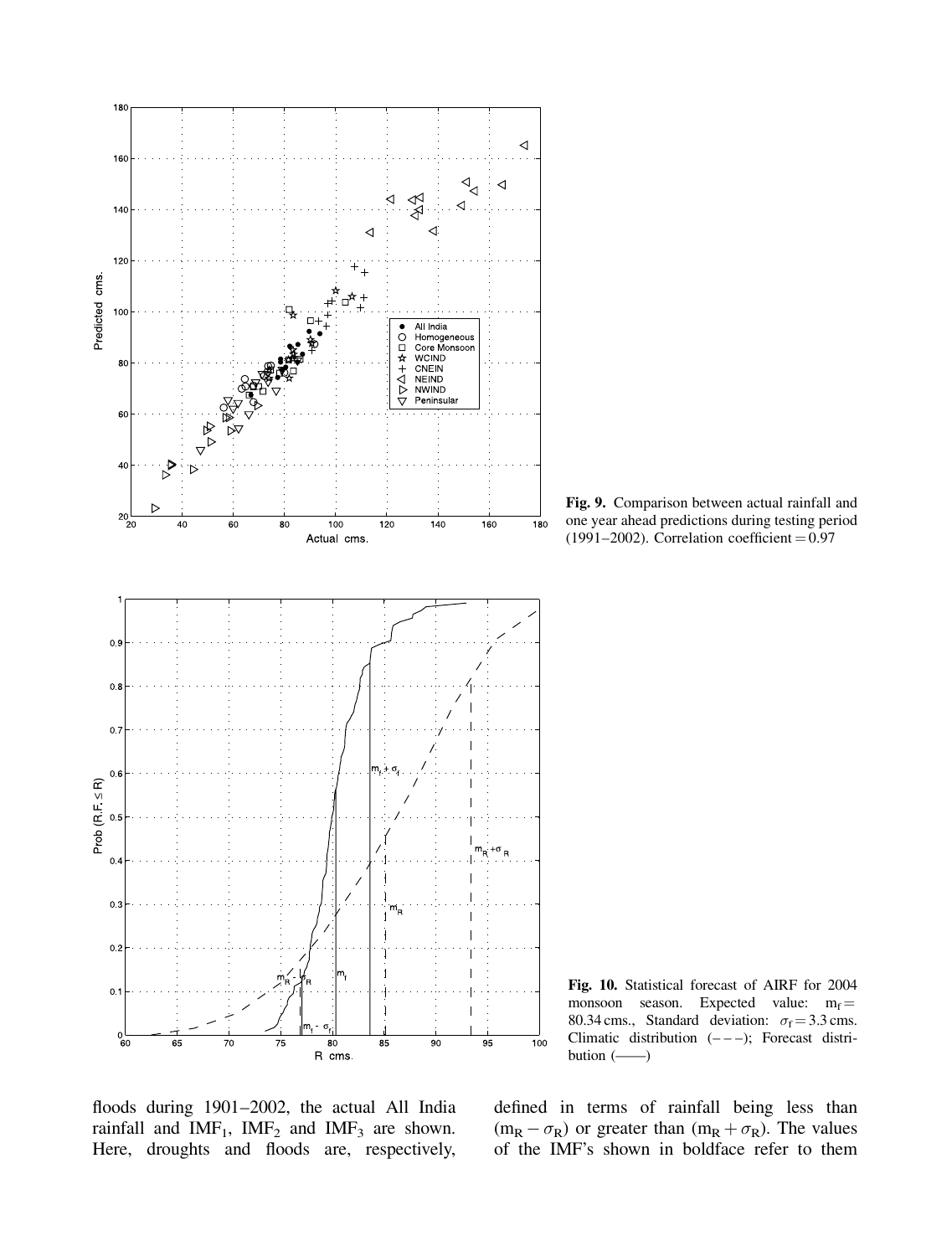Table 8a. AIRF drought years and IMF's

| Year | SWM<br>R < 76.78 | $IMF_1$<br>$\sigma = 6.52$ | IMF <sub>2</sub><br>$\sigma = 3.31$ | IMF <sub>3</sub><br>$\sigma = 2.76$ |
|------|------------------|----------------------------|-------------------------------------|-------------------------------------|
| 1901 | 72.23            | $-8.17$                    | 0.98                                | 2.61                                |
| 1904 | 75.06            | $-1.77$                    | $-0.60$                             | $-1.65$                             |
| 1905 | 71.66            | $-7.25$                    | 0.71                                | $-2.56$                             |
| 1911 | 73.67            | $-4.56$                    | -6.09                               | $-0.99$                             |
| 1918 | 65.11            | $-15.16$                   | $-2.38$                             | 0.98                                |
| 1920 | 71.91            | $-7.38$                    | $-2.39$                             | $-0.79$                             |
| 1941 | 72.84            | $-7.84$                    | $-2.39$                             | $-4.26$                             |
| 1951 | 73.89            | $-5.55$                    | -4.47                               | $-4.36$                             |
| 1965 | 70.94            | $-7.43$                    | $-3.62$                             | $-4.45$                             |
| 1966 | 74.02            | $-2.34$                    | $-5.07$                             | $-4.92$                             |
| 1968 | 75.46            | $-7.64$                    | 1.99                                | -4.99                               |
| 1972 | 65.29            | $-12.60$                   | $-4.28$                             | $-3.08$                             |
| 1974 | 74.81            | $-9.57$                    | 0.61                                | $-0.88$                             |
| 1979 | 70.79            | $-10.03$                   | -6.49                               | 4.58                                |
| 1982 | 73.54            | $-10.11$                   | 1.29                                | 0.83                                |
| 1985 | 76.00            | $-1.54$                    | $-0.72$                             | $-3.16$                             |
| 1986 | 74.32            | 4.46                       | -9.12                               | $-2.85$                             |
| 1987 | 69.73            | $-6.12$                    | $-5.15$                             | $-1.43$                             |
| 2002 | 66.88            | -6.99                      | -1.94                               | $-1.33$                             |

Table 8b. AIRF flood years and IMF's

| Year | SWM<br>R > 93.71 | IMF <sub>1</sub><br>$\sigma = 6.52$ | IMF <sub>2</sub><br>$\sigma = 3.31$ | IMF <sub>3</sub><br>$\sigma = 2.76$ |
|------|------------------|-------------------------------------|-------------------------------------|-------------------------------------|
| 1916 | 95.06            | 4.43                                | 7.72                                | 1.16                                |
| 1917 | 100.43           | 12.24                               | 5.22                                | 1.42                                |
| 1933 | 97.59            | 6.65                                | 1.10                                | 4.25                                |
| 1942 | 95.78            | 7.47                                | 2.25                                | $-1.41$                             |
| 1947 | 94.59            | 2.12                                | 2.55                                | 1.77                                |
| 1956 | 98.35            | 6.80                                | 0.39                                | 3.75                                |
| 1959 | 94.41            | 5.62                                | $-1.19$                             | 3.06                                |
| 1961 | 102.03           | 9.46                                | 5.79                                | 0.04                                |
| 1970 | 93.97            | 9.09                                | 3.48                                | $-4.34$                             |
| 1975 | 96.27            | 7.35                                | 4.12                                | 0.47                                |
| 1983 | 95.58            | 7.25                                | 8.07                                | $-1.06$                             |
| 1988 | 96.15            | 6.58                                | 5.93                                | 0.44                                |
| 1994 | 93.82            | 5.93                                | 3.08                                | $-1.48$                             |

being outside their respective standard deviation range. Out of the nineteen droughts, of Table 8a, eighteen exhibit  $IMF<sub>1</sub>$  to be negative. Among these eighteen cases, in twelve years,  $IMF<sub>1</sub>$  was less than its negative  $\sigma$  value. In 1986, the drought was due to  $IMF<sub>2</sub>$  and  $IMF<sub>3</sub>$  being strongly negative. Similarly out of the thirteen flood years, nine were due to IMF<sub>1</sub> exceeding its positive  $\sigma$  level. These observations hint at the importance of understanding the physics of the first few IMF's in a better fashion.

#### 10. Conclusions

Interannual variability of Indian monsoon rainfall has been investigated in this paper from a novel perspective. It is demonstrated that the seasonal SWM rainfall time series sampled annually can be decomposed into six statistically uncorrelated modes, the sum of which gives back the original data. The sixth mode is easily associated with the climatic variation over the whole period of the data base. The remaining five empirical modes are narrowband random processes, with well defined central periods, connected with other meteorological parameters. The first IMF which accounts for the highest variability, is also strongly non–Gaussian. It is shown that this can be modeled successfully using ANN techniques. The remaining part of the rainfall is amenable for a linear autoregressive representation. With the help of the above two representations, a methodology has been developed to forecast rainfall, incorporating only the interannual variability. This clearly does not account for all the variability present in the monsoon rainfall. However the approach is general enough, in that it may be possible to include interseasonal and intraseasonal variabilities also along the lines presented here. The forecast All India SWM rainfall for year 2004 is an expected value of  $m_f = 80.34$  cms, which is 94.25% of the longterm normal. The standard deviation of the forecast distribution is  $\sigma_f = \sigma_m = 3.3$  cms which is 39% of the climatic variation.

#### Acknowledgements

Authors are thankful to Profs. R. Narasimha, J. Srinivasan, Sulochana Gadgil, B. N. Goswami for useful discussions. Thanks are due to Dr. Rupakumar and Dr. Rajeevan Nair for several clarifications on the database of IITM and IMD.

#### References

- Bhalme HN, Jadhav SK (1984) The double (Hale) sunspot cycle and floods and droughts in India. Weather 39: 112
- Cadet DL, Daniel P (1988) Long-range forecast of the break and active summer monsoons. Tellus 40A: 133–150
- Campbell WH, Blechman JB, Bryson RA (1983) Longperiod tidal forcing of Indian monsoon rainfall: an hypothesis. J Clim Appl Meteor 22: 287–296
- Eisner JB, Tsonis AA (1992) Nonlinear prediction, chaos, and noise. Bull Amer Meteor Soc 73: 49–60